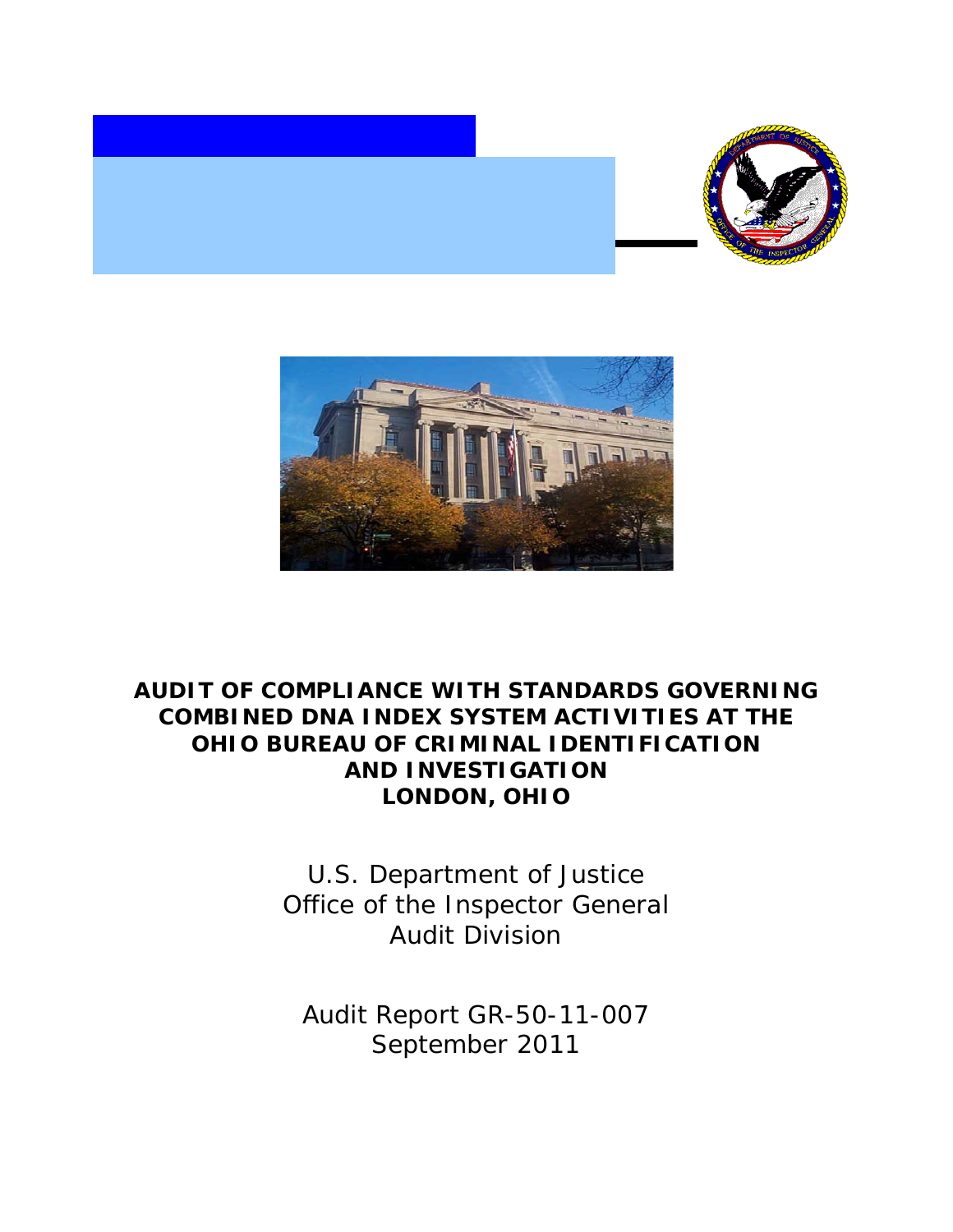#### **AUDIT OF COMPLIANCE WITH STANDARDS GOVERNING COMBINED DNA INDEX SYSTEM ACTIVITIES AT THE OHIO BUREAU OF CRIMINAL IDENTIFICATION AND INVESTIGATION LONDON, OHIO**

#### **EXECUTIVE SUMMARY**

The Department of Justice, Office of the Inspector General, Audit Division, has completed an audit of compliance with standards governing Combined DNA Index System (CODIS) activities at the Ohio Bureau of Criminal Identification and Investigation Laboratory (Laboratory) in London, Ohio.

#### **Background**

The Federal Bureau of Investigation's (FBI) CODIS program combines forensic science and computer technology to provide an investigative tool to federal, state, and local crime laboratories in the United States, as well as those from select international law enforcement agencies. The CODIS program allows these crime laboratories to compare and match DNA profiles electronically to assist law enforcement in solving crimes and identifying missing or unidentified persons.<sup>[1](#page-1-0)</sup> The FBI's CODIS Unit manages CODIS, as well as develops, supports, and provides the program to crime laboratories to foster the exchange and comparison of forensic DNA evidence.

The FBI implemented CODIS as a distributed database with hierarchical levels that enable federal, state, and local crime laboratories to compare DNA profiles electronically. The hierarchy consists of three distinct levels that flow upward from the local level to the state level and then, if allowable, the national level. The National DNA Index System (NDIS), the highest level in the hierarchy, is managed by the FBI as the nation's DNA database containing DNA profiles uploaded by law enforcement agencies across the United States. NDIS enables the laboratories participating in the CODIS program to electronically compare DNA profiles on a national level. The State DNA Index System (SDIS) is used at the state level to serve as a state's DNA database containing DNA profiles from local laboratories and

<span id="page-1-0"></span> $1$  DNA, or deoxyribonucleic acid, is genetic material found in almost all living cells that contains encoded information necessary for building and maintaining life. Approximately 99.9 percent of human DNA is the same for all people. The differences found in the remaining 0.1 percent allow scientists to develop a unique set of DNA identification characteristics (a DNA profile) for an individual by analyzing a specimen containing DNA.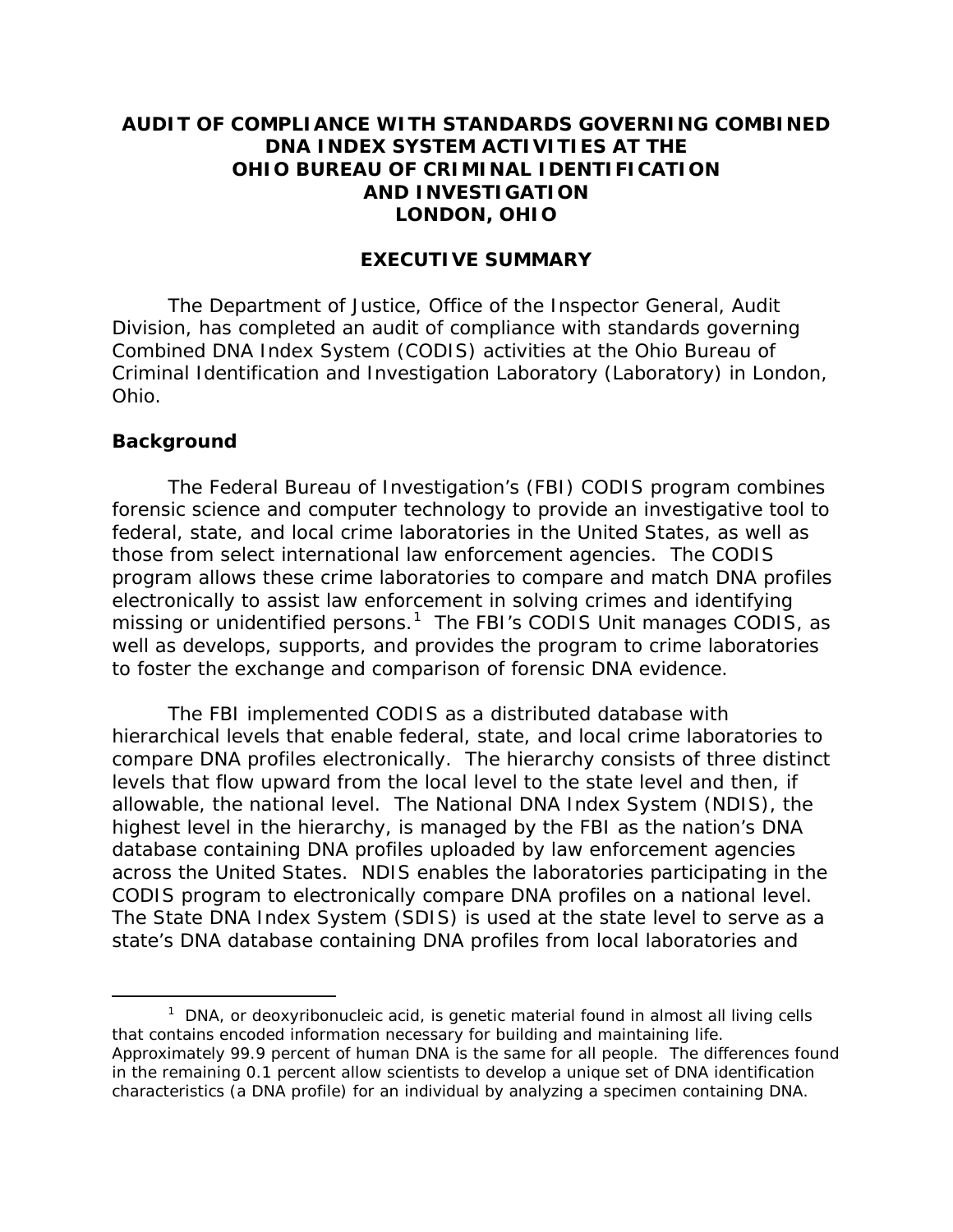state offenders. The Local DNA Index System (LDIS) is used by local laboratories.

## **OIG Audit Objectives**

Our audit generally covered the period from October 2008 through October 2010. The objectives of our audit were to determine if: (1) the Laboratory was in compliance with the NDIS participation requirements; (2) the Laboratory was in compliance with the Quality Assurance Standards (QAS) issued by the FBI; and (3) the Laboratory's forensic DNA profiles in CODIS databases were complete, accurate, and allowable for inclusion in NDIS.

Our review determined the following.

- The Laboratory complied with the NDIS participation requirements we reviewed. Specifically, we found that the Laboratory maintained adequate security over its facilities and CODIS servers, submitted the required background information on CODIS users to the FBI, kept records showing CODIS users were properly trained, and were timely in resolving the NDIS matches we reviewed.
- The Laboratory generally complied with the QAS we reviewed. Specifically, we found that the Laboratory had adequate laboratory security policies and conducted annual site visits of its contracted laboratory.
- We reviewed 100 of the 4,510 forensic profiles the Laboratory had uploaded to NDIS as of September 22, 2010. Of the 100 forensic profiles sampled, 4 were unallowable for inclusion in NDIS. The profiles were either missing supporting information to prove they were allowable for upload to NDIS, belonged to the victim, or could not be connected to the crime scene. The Laboratory removed all four profiles from NDIS. Because all four unallowable profiles were processed by the Laboratory prior to December 2003, it appears the Laboratory is now following procedures to prevent entry of unallowable profiles into CODIS. The remaining 96 profiles we reviewed were complete, accurate, and allowable for inclusion in NDIS.

The results of our audit are discussed in detail in the findings section of the report. Our audit objectives, scope, and methodology are detailed in Appendix I of the report, and the audit criteria are detailed in Appendix II.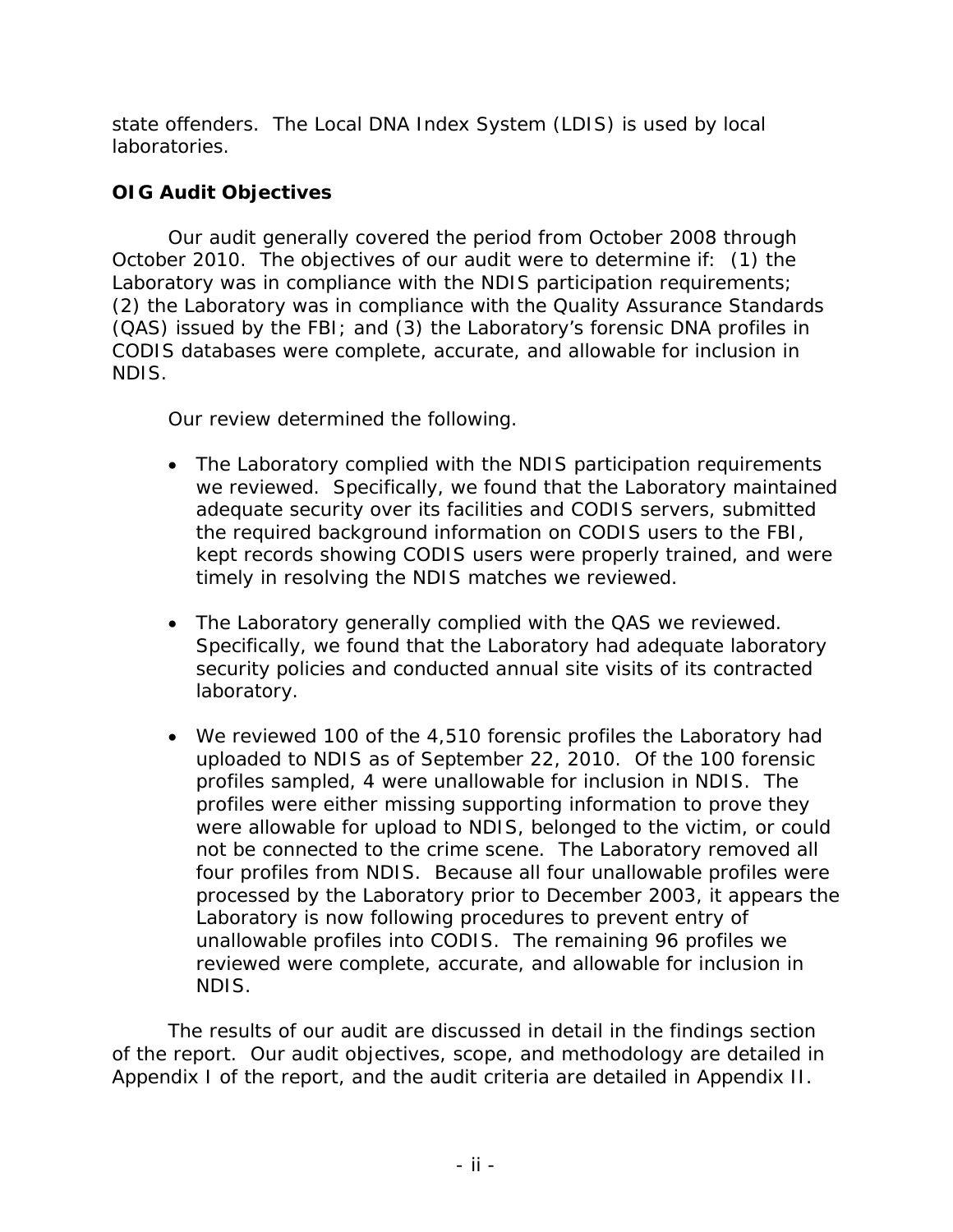We discussed the results of our audit with Laboratory officials and have included their comments in the report as applicable.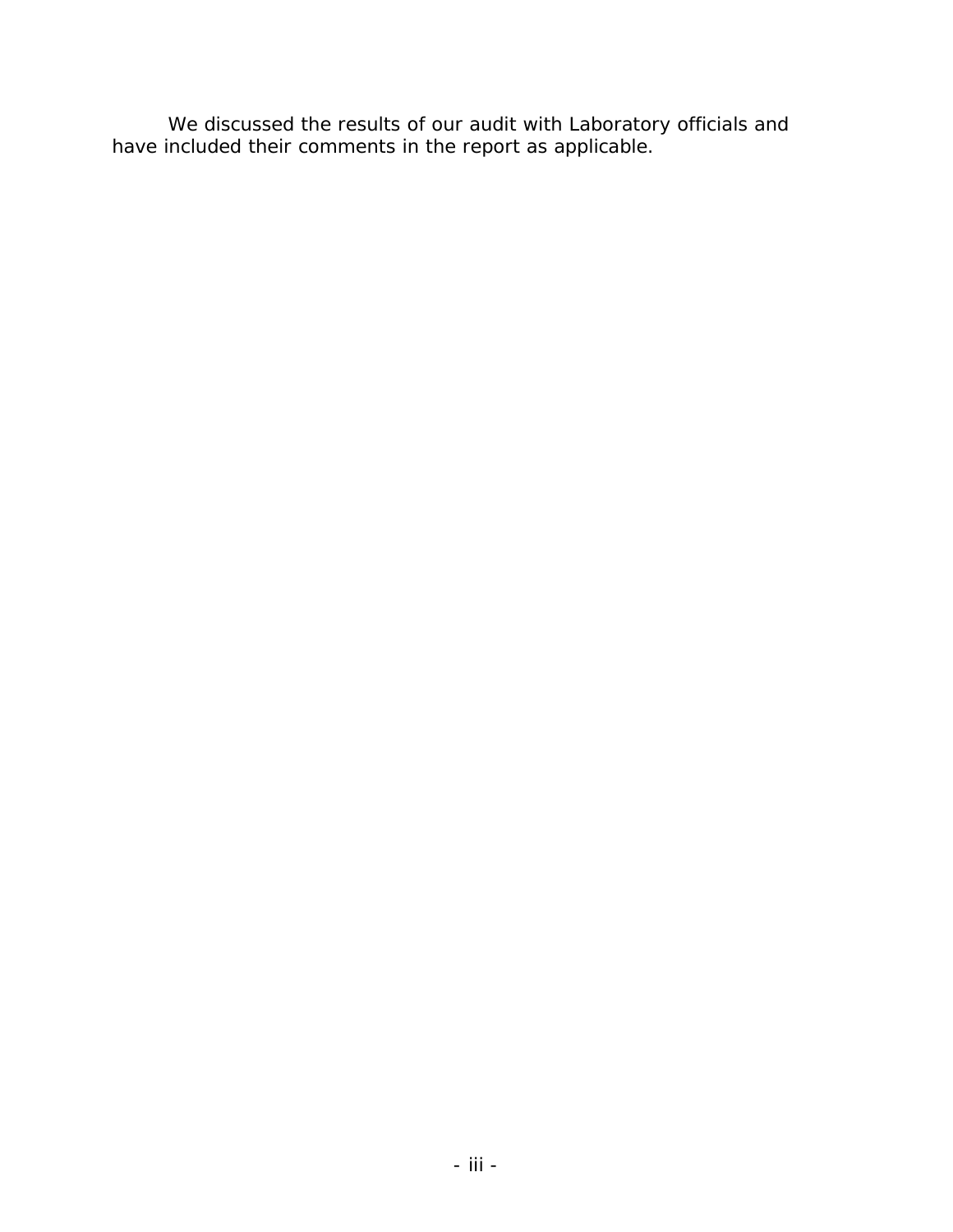# **TABLE OF CONTENTS**

| Compliance with NDIS Participation Requirements7<br>Ι.          |
|-----------------------------------------------------------------|
| Compliance with the Quality Assurance Standards9<br>$\Pi$ .     |
| III. Suitability of Forensic DNA Profiles in CODIS Databases 12 |
| APPENDIX I: OBJECTIVES, SCOPE, AND METHODOLOGY  15              |
|                                                                 |
|                                                                 |
|                                                                 |
|                                                                 |
|                                                                 |
| APPENDIX IV: FEDERAL BUREAU OF INVESTIGATION                    |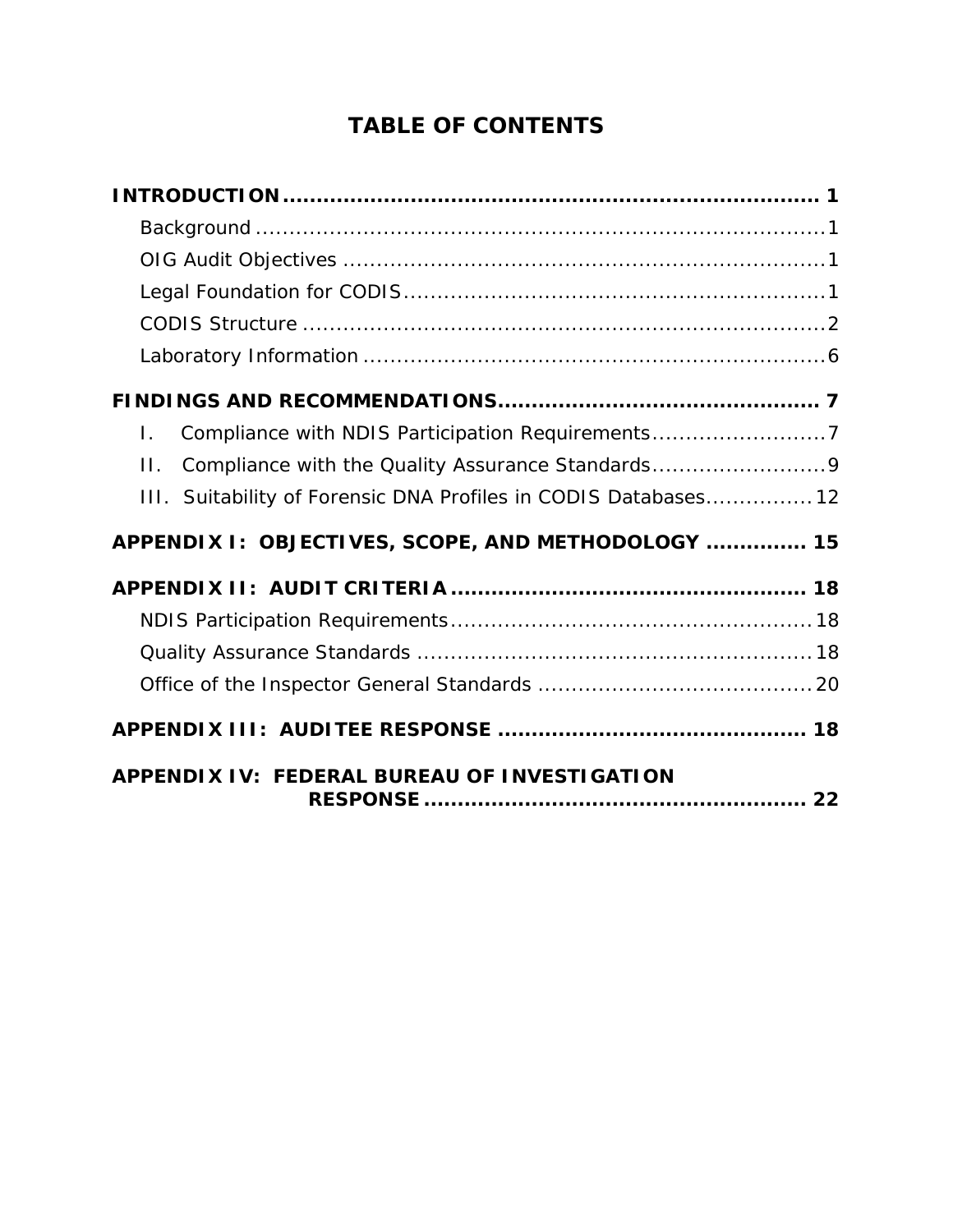## **INTRODUCTION**

<span id="page-5-0"></span>The Department of Justice, Office of the Inspector General, Audit Division, has completed an audit of compliance with standards governing Combined DNA Index System (CODIS) activities at the Ohio Bureau of Criminal Identification and Investigation Laboratory (Laboratory) in London, Ohio.

#### **Background**

The Federal Bureau of Investigation's (FBI) CODIS provides an investigative tool to federal, state, and local crime laboratories in the United States using forensic science and computer technology. The CODIS program allows these laboratories to compare and match DNA profiles electronically, thereby assisting law enforcement in solving crimes and identifying missing or unidentified persons.<sup>[2](#page-5-2)</sup> The FBI's CODIS Unit manages CODIS and is responsible for its use in fostering the exchange and comparison of forensic DNA evidence.

#### **OIG Audit Objectives**

Our audit generally covered the period from November 2008 through October 2010. The objectives of our audit were to determine if: (1) the Laboratory was in compliance with the National DNA Index System (NDIS) participation requirements; (2) the Laboratory was in compliance with the Quality Assurance Standards (QAS) issued by the FBI; and (3) the Laboratory's forensic DNA profiles in CODIS databases were complete, accurate, and allowable for inclusion in NDIS. Appendix I contains a detailed description of our audit objectives, scope, and methodology, while the criteria used to conduct our audit are presented in Appendix II.

#### <span id="page-5-1"></span>**Legal Foundation for CODIS**

The FBI began the CODIS program as a pilot project in 1990. The DNA Identification Act of 1994 (Act) authorized the FBI to establish a national index of DNA profiles for law enforcement purposes. The Act, along

<span id="page-5-2"></span> $\overline{\phantom{a}}$  2  $2$  DNA, or deoxyribonucleic acid, is genetic material found in almost all living cells that contains encoded information necessary for building and maintaining life. Approximately 99.9 percent of human DNA is the same for all people. The differences found in the remaining 0.1 percent allow scientists to develop a unique set of DNA identification characteristics (a DNA profile) for an individual by analyzing a specimen containing DNA.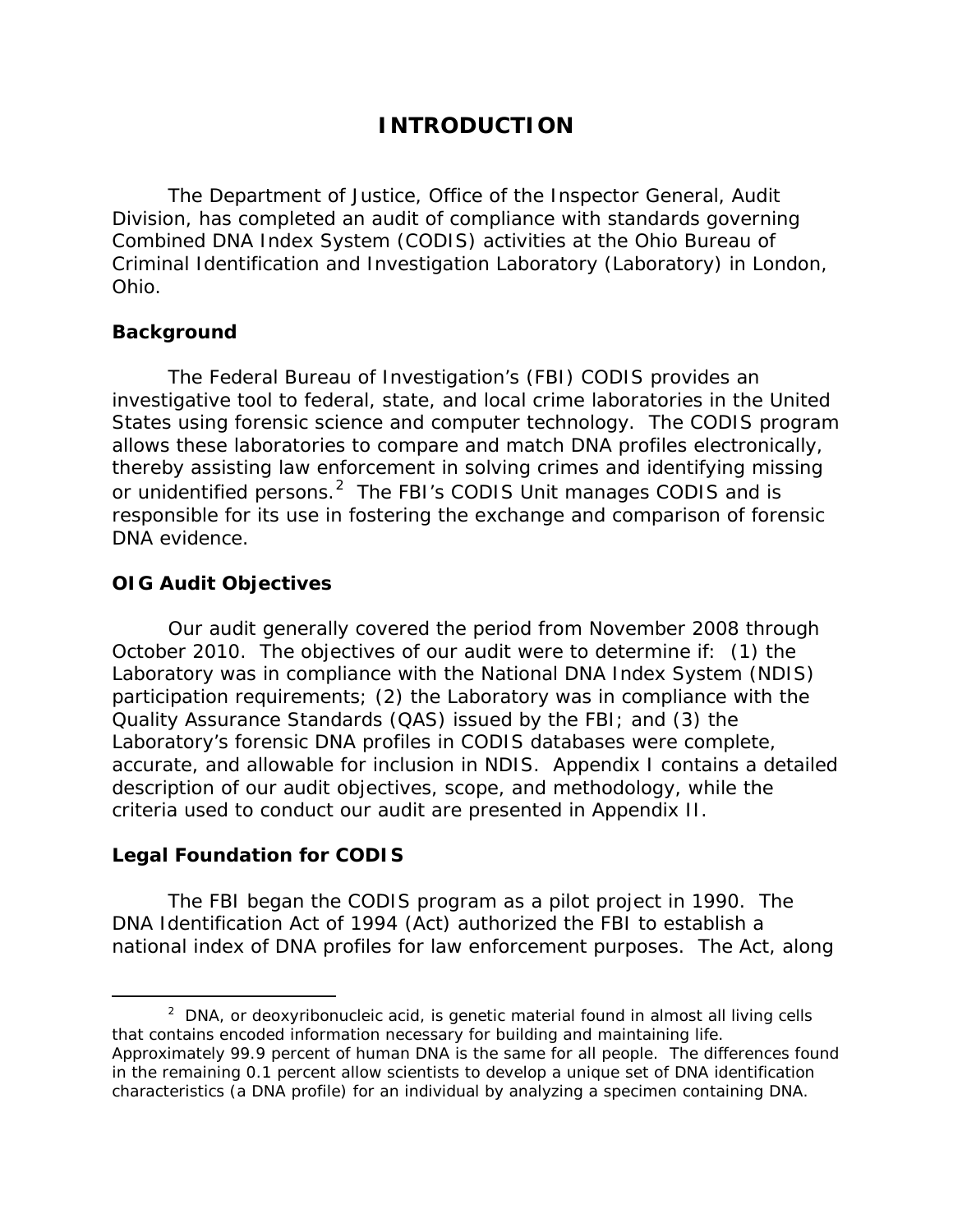with subsequent amendments, has been codified in a federal statute (Statute) providing the legal authority to establish and maintain NDIS. $3$ 

### *Allowable DNA Profiles*

The Statute authorizes NDIS to contain the DNA identification records of persons convicted of crimes, persons who have been charged in an indictment or information with a crime, and other persons whose DNA samples are collected under applicable legal authorities. Samples voluntarily submitted solely for elimination purposes are not authorized for inclusion in NDIS. The Statute also authorizes NDIS to include analysis of DNA samples recovered from crime scenes or from unidentified human remains, as well as those voluntarily contributed from relatives of missing persons.

#### *Allowable Disclosure of DNA Profiles*

The Statute requires that NDIS only include DNA information that is based on analyses performed by or on behalf of a criminal justice agency – or the U.S. Department of Defense – in accordance with QAS issued by the FBI. The DNA information in the index is authorized to be disclosed only: (1) to criminal justice agencies for law enforcement identification purposes; (2) in judicial proceedings, if otherwise admissible pursuant to applicable statutes or rules; (3) for criminal defense purposes, to a defendant who shall have access to samples and analyses performed in connection with the case in which the defendant is charged; or (4) if personally identifiable information (PII) is removed for a population statistics database, for identification research and protocol development purposes, or for quality control purposes.

### <span id="page-6-0"></span>**CODIS Structure**

 $\overline{a}$ 

The FBI implemented CODIS as a distributed database with hierarchical levels that enables federal, state, and local crime laboratories to compare DNA profiles electronically. CODIS consists of a hierarchy of three distinct levels: (1) NDIS is managed by the FBI as the nation's DNA database containing DNA profiles uploaded by participating states, (2) the State DNA Index System (SDIS) is used at the state level to serve as a state's DNA database containing DNA profiles from local laboratories within the state and state offenders, and (3) the Local DNA Index System (LDIS) is used by local laboratories. DNA profiles originate at the local level and then flow upward to the state and, if allowable, national level. For example, the local laboratory in the Palm Beach County, Florida, Sheriff's Office sends its

<span id="page-6-1"></span> $3\,$  42 U.S.C.A. § 14132 (2006).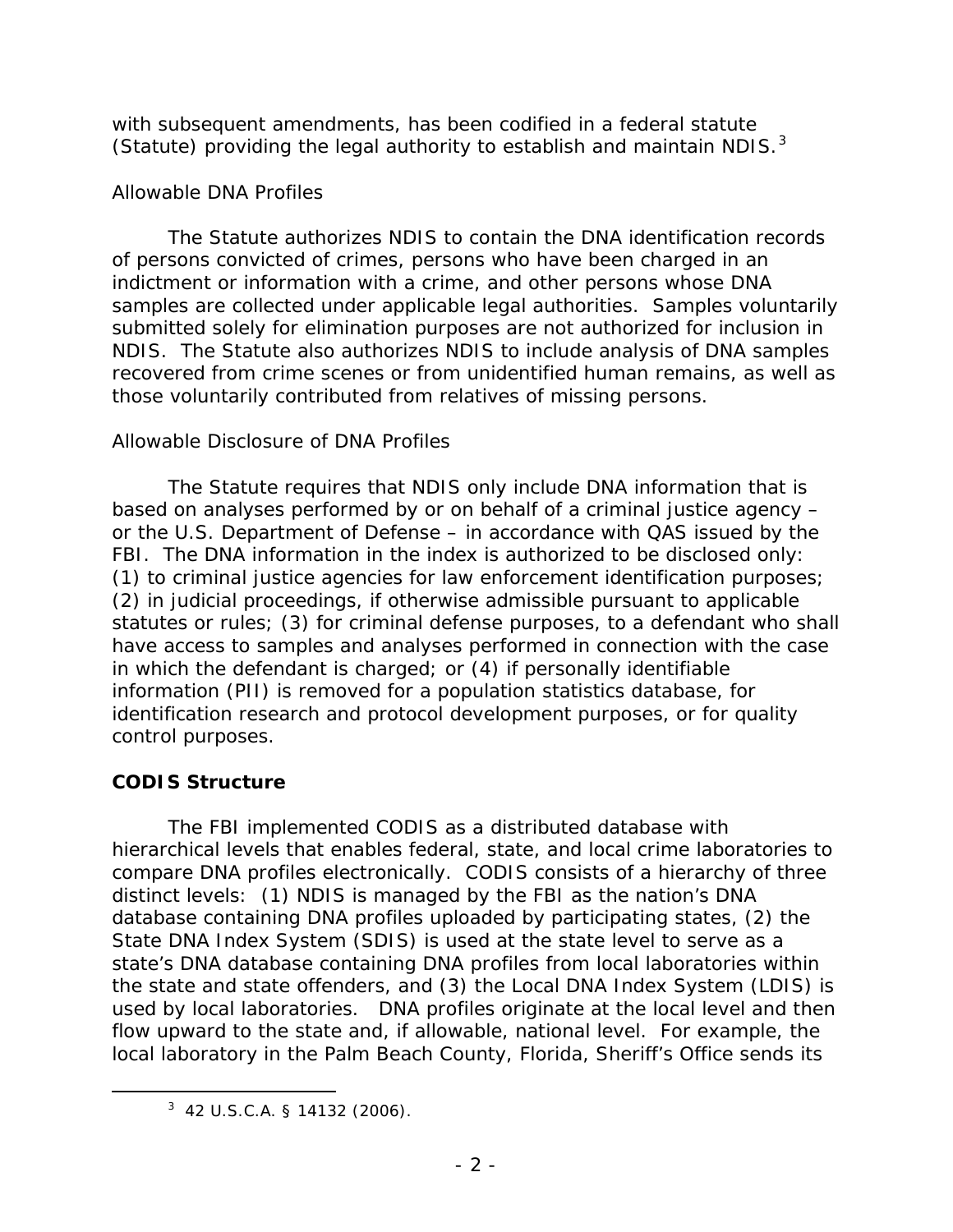profiles to the state laboratory in Tallahassee, which then uploads the profiles to NDIS. Each state participating in CODIS has one designated SDIS laboratory. The SDIS laboratory maintains its own database and is responsible for overseeing NDIS issues for all CODIS-participating laboratories within the state. The graphic below presents an example of how the system hierarchy works.



**Example of System Hierarchy within CODIS** 

*National DNA Index System*

 $\overline{a}$ 

NDIS is the highest level in the CODIS hierarchy and enables the laboratories participating in the CODIS program to electronically compare DNA profiles on a national level. NDIS does not contain names or other PII about the profiles. Therefore, matches are resolved through a system of laboratory-to-laboratory contacts. Within NDIS are seven searchable indices discussed below.

• Convicted Offender Index contains profiles generated from persons convicted of qualifying offenses. $4$ 

<span id="page-7-0"></span><sup>&</sup>lt;sup>4</sup> The phrase "qualifying offenses" is used here to refer to local, state, or federal crimes that require a person to provide a DNA sample in accordance with applicable laws.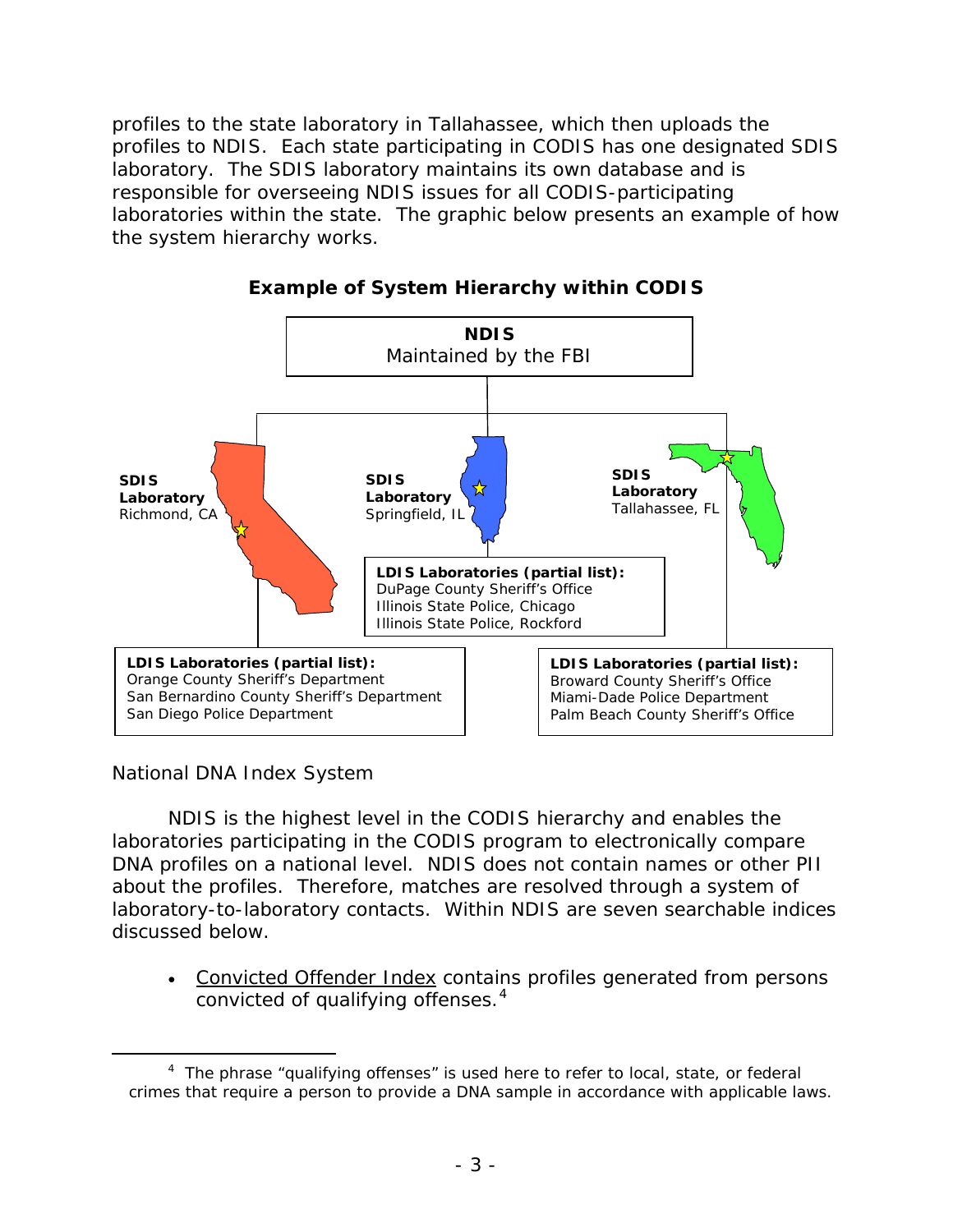- Arrestee Index is comprised of profiles developed from persons who have been arrested, indicted, or charged in an information with a crime.
- Legal Index consists of profiles that are produced from DNA samples collected from persons under other applicable legal authorities.<sup>[5](#page-8-0)</sup>
- Forensic Index profiles originate from, and are associated with, evidence found at crime scenes.
- Missing Person Index contains known DNA profiles of missing persons and deduced missing persons.
- Unidentified Human (Remains) Index holds profiles from unidentified living individuals and the remains of unidentified deceased individuals.<sup>[6](#page-8-1)</sup>
- Relatives of Missing Person Index is comprised of DNA profiles generated from the biological relatives of individuals reported missing.

Although CODIS is comprised of multiple indices or databases, the two main functions of the system are to: (1) generate investigative leads that may help in solving crimes, and (2) identify missing and unidentified persons.

The Forensic Index generates investigative leads in CODIS that may help solve crimes. Investigative leads may be generated through matches between the Forensic Index and other indices in the system, including the Convicted Offender, Arrestee, and Legal Indices. These matches may provide investigators with the identity of suspected perpetrators. CODIS also links crime scenes through matches between Forensic Index profiles, potentially identifying serial offenders.

In addition to generating investigative leads, CODIS furthers the objectives of the FBI's National Missing Person DNA Database program through its ability to identify missing and unidentified individuals. Those persons may be identified through matches between indices in CODIS, such

 $\overline{a}$ 

<span id="page-8-0"></span> $5$  An example of a Legal Index profile is one from a person found not guilty by reason of insanity who is required by the relevant state law to provide a DNA sample.

<span id="page-8-1"></span><sup>&</sup>lt;sup>6</sup> An example of an Unidentified Human (Remains) Index profile from a living person is a profile from a child or other individual who cannot or refuses to identify themselves.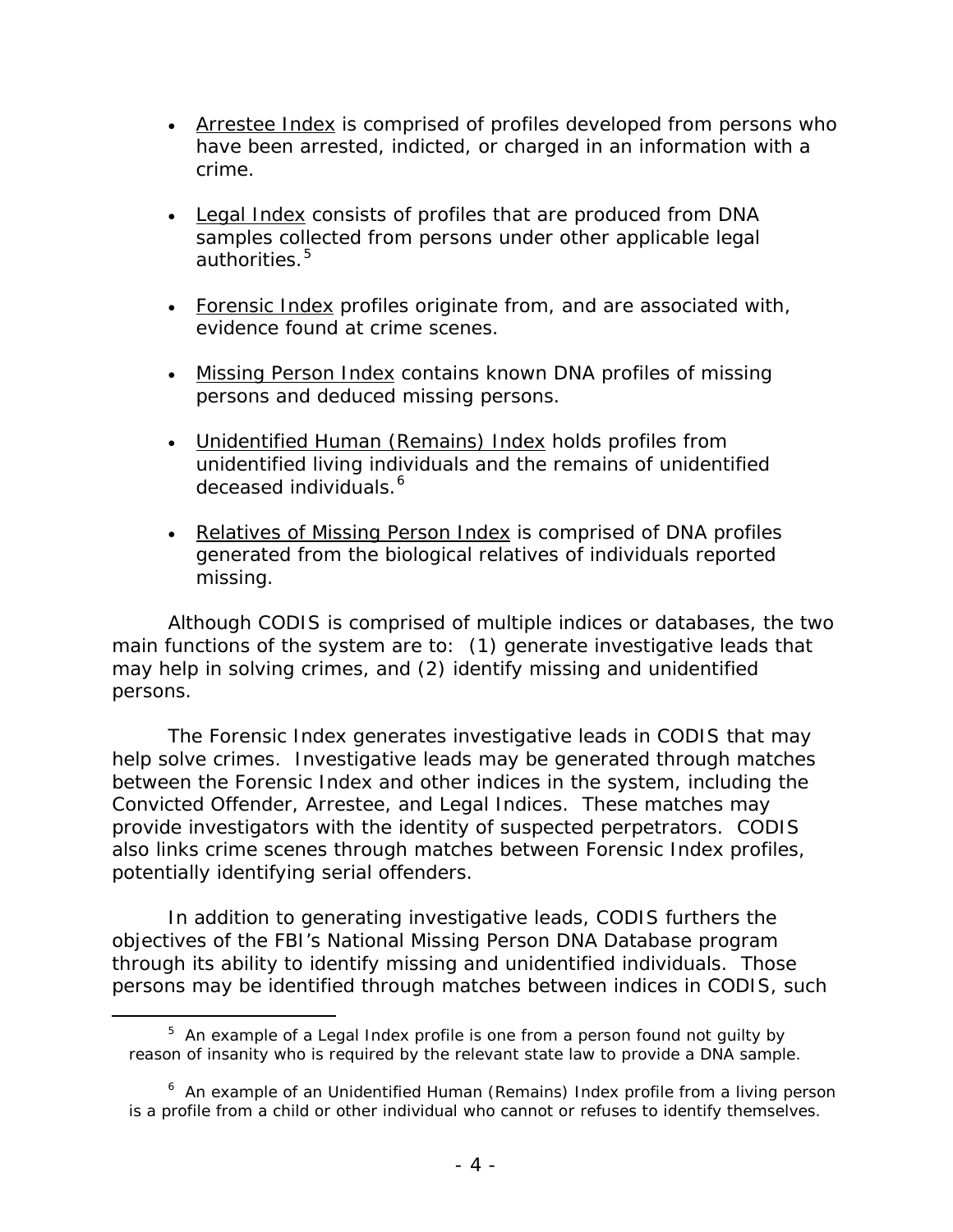as through matches between the profiles in the Missing Persons Index and the Unidentified Human (Remains) Index. Identifications may also be generated through matches between the Unidentified Human (Remains) Index and the Relatives of Missing Persons Index. The profiles within the Missing Persons and Unidentified Human (Remains) Indices may also be vetted against the Forensic, Convicted Offender, Arrestee, and Legal Indices to provide investigators with leads in solving missing and unidentified persons cases.

#### *State and Local DNA Index System*

 $\overline{a}$ 

The FBI provides CODIS software free of charge to any state or local law enforcement laboratory performing DNA analysis. Laboratories are able to use the CODIS software to upload profiles to NDIS. However, before a laboratory is allowed to participate at the national level and upload DNA profiles to NDIS, a Memorandum of Understanding (MOU) must be signed between the FBI and the applicable state's SDIS laboratory. The MOU defines the responsibilities of each party, includes a sublicense for the use of CODIS software, and delineates the standards laboratories must meet in order to utilize NDIS. Although officials from LDIS laboratories do not sign an MOU, LDIS laboratories that upload DNA profiles to an SDIS laboratory are required to adhere to the MOU signed by the SDIS laboratory.

States are authorized to upload DNA profiles to NDIS based on local, state, and federal laws, as well as NDIS regulations. However, states or localities may maintain NDIS-restricted profiles in SDIS or LDIS. For instance, a local law may allow for the collection and maintenance of a victim profile at LDIS, but NDIS regulations do not authorize the upload of that profile to the national level.

The utility of CODIS relies upon the completeness, accuracy, and quantity of profiles that laboratories upload to the system. Incomplete CODIS profiles are those for which the required number of core loci were not tested or do not contain all of the DNA information that resulted from a DNA analysis and may not be searched at NDIS.<sup>[7](#page-9-0)</sup> The probability of a false match among DNA profiles is reduced as the completeness of a profile increases. Inaccurate profiles, which contain incorrect DNA information or an incorrect specimen number, may generate false positive leads, false negative comparisons, or lead to the misidentification of a sample. CODIS becomes more useful as the quantity of DNA profiles in the system increases because the potential for additional leads rises. However, laws and regulations exclude certain types of profiles from being uploaded to CODIS to prevent

<span id="page-9-0"></span> $<sup>7</sup>$  A "locus" is a specific location on a chromosome. The plural form of locus is loci.</sup>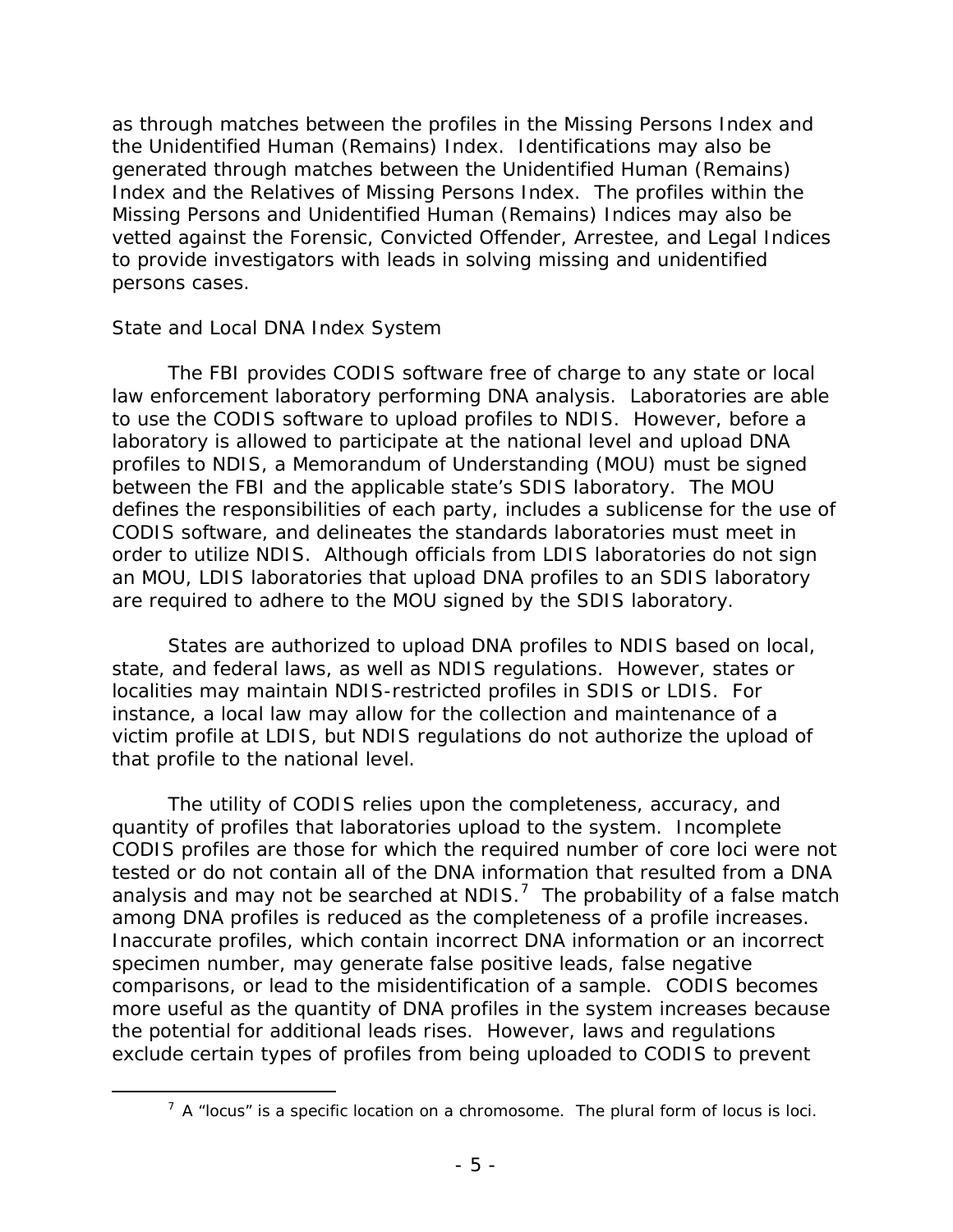violations to an individual's privacy and foster the public's confidence in CODIS. Therefore, it is the responsibility of the Laboratory to ensure that it is adhering to the NDIS participation requirements and the profiles uploaded to CODIS are complete, accurate, and allowable for inclusion in NDIS.

#### <span id="page-10-0"></span>**Laboratory Information**

The audited Laboratory participates in the CODIS program as both a State DNA Index System Laboratory and Local DNA Index System Laboratory. The Laboratory began using DNA to process criminal cases in 1997 and started uploading profiles to NDIS in 2001. The Laboratory performs analysis on both convicted offender and forensic samples. However, our audit focused on the analysis of forensic profiles. The Laboratory contracted with an outside laboratory for the analysis of forensic samples; from 2008 through 2010, 2,807 profiles were outsourced for analysis. We verified that the Laboratory received its last accreditation by the American Society of Crime Laboratory Directors/ Laboratory Accreditation Board (ASCLD/LAB) in 2007 and will be eligible for reaccreditation in 2012.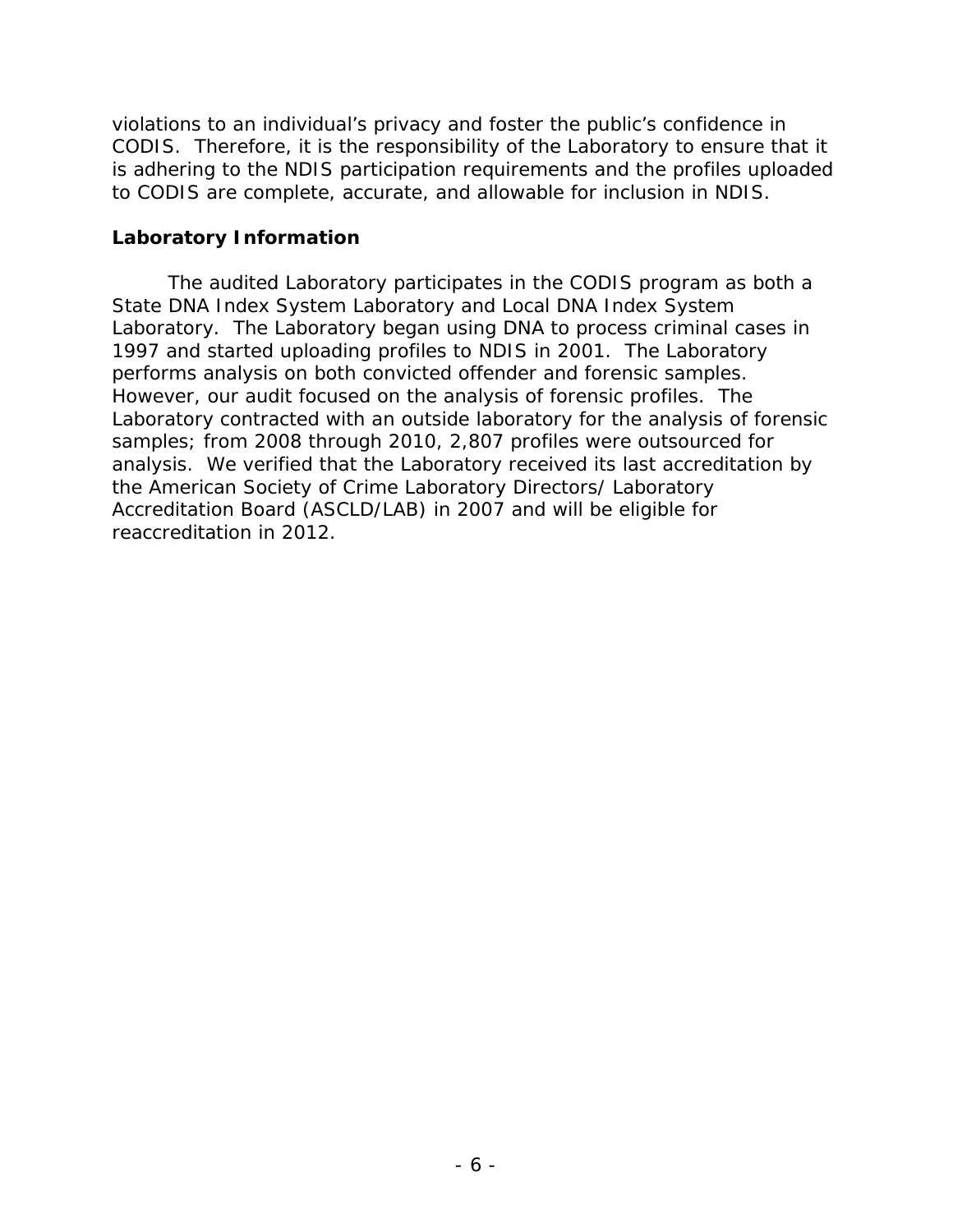## **FINDINGS AND RECOMMENDATIONS**

### <span id="page-11-1"></span><span id="page-11-0"></span>**I. Compliance with NDIS Participation Requirements**

The Laboratory complied with the NDIS participation requirements we reviewed.

The NDIS participation requirements, which consist of the MOU and the NDIS Procedure Manual, establish the responsibilities and obligations of laboratories that participate in the CODIS program at the national level. The MOU describes the CODIS-related responsibilities of both the Laboratory and the FBI. The NDIS Procedure Manual is comprised of the NDIS operational procedures and provides detailed instructions for laboratories to follow when performing certain procedures pertinent to NDIS. The NDIS participation requirements we reviewed are listed in Appendix II of this report.

### **Results of the OIG Audit**

 $\overline{a}$ 

We found that the Laboratory complied with the NDIS participation requirements we reviewed. Specifically, we found that the Laboratory maintained adequate security over its facilities and CODIS servers, submitted the required background information on CODIS users to the FBI, kept records showing CODIS users were properly trained, and were timely in resolving the NDIS matches we reviewed. The results of our audit are described in more detail below.

- We interviewed the Backup CODIS Administrator and conducted a walk-through tour of the building and the Laboratory.<sup>[8](#page-11-2)</sup> We identified no significant concerns regarding the Laboratory's procedures for securing the CODIS server or the Laboratory's facilities.
- We interviewed the CODIS Administrator to determine that appropriate staff have received a copy of the NDIS procedures manual and measures have been taken to ensure personnel understand and abide by the manual. We also interviewed two CODIS users and determined that they understood NDIS procedures and could access the procedures via the Laboratory's online system.

<span id="page-11-2"></span><sup>&</sup>lt;sup>8</sup> We interviewed the Backup CODIS Administrator because the CODIS Administrator was out of the office at the time of our audit.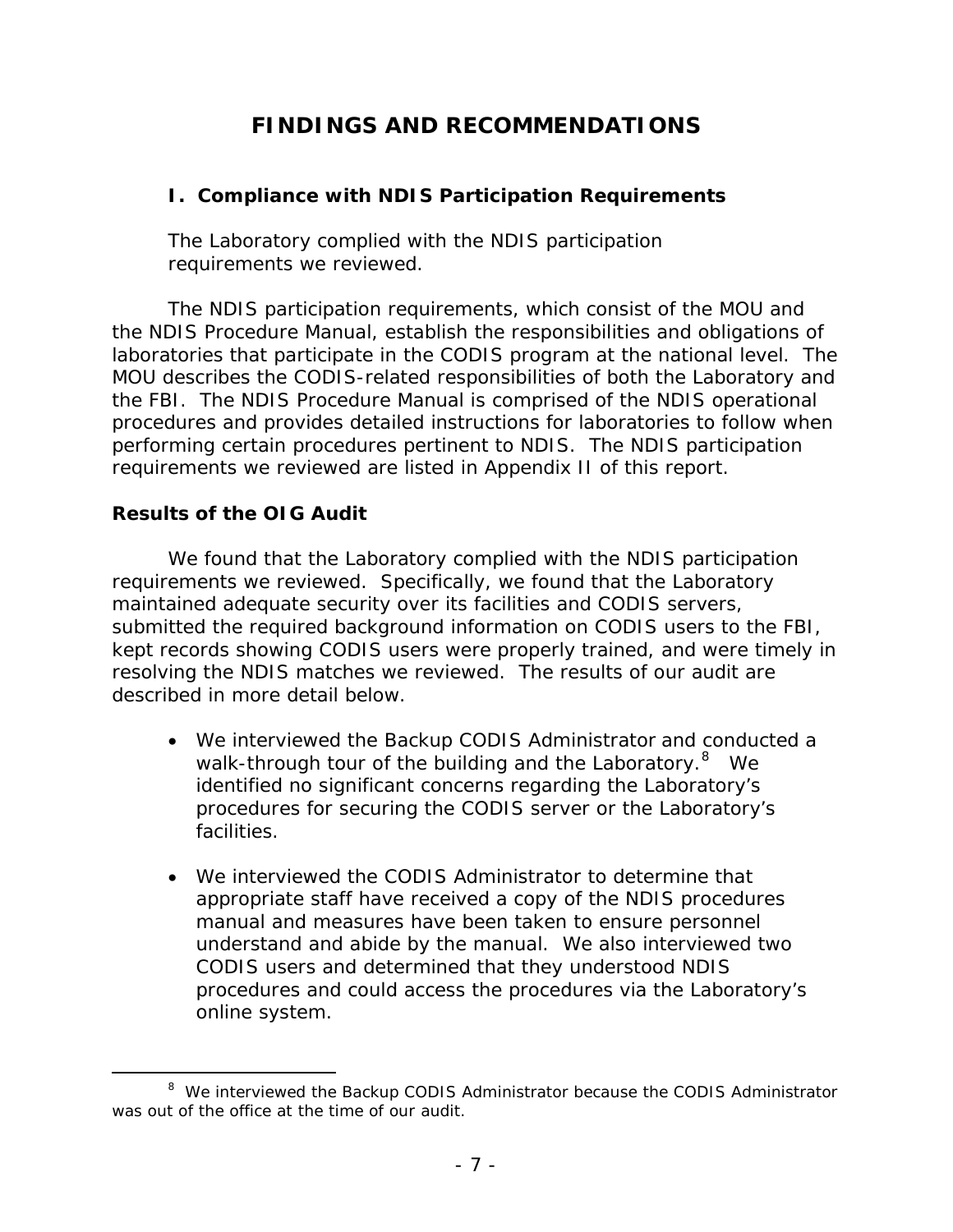- We verified with the FBI that all Laboratory CODIS users have completed the 2010 DNA Records Acceptable at NDIS training.
- The Laboratory is required to submit certain background and security information to the FBI for each CODIS user. We verified that the Laboratory submitted the required information to the FBI.
- We interviewed the Laboratory's Quality Assurance Coordinator and determined the Laboratory was in compliance with NDIS requirements for the maintenance of personnel records.
- We reviewed a sample of 10 NDIS matches and determined that each match was confirmed by the Laboratory in a timely manner, and when applicable, the investigators were notified.

#### **Conclusion**

We found the Laboratory to be in compliance with all areas of NDIS participation requirements that we reviewed. We made no recommendations concerning our review of NDIS participation requirements.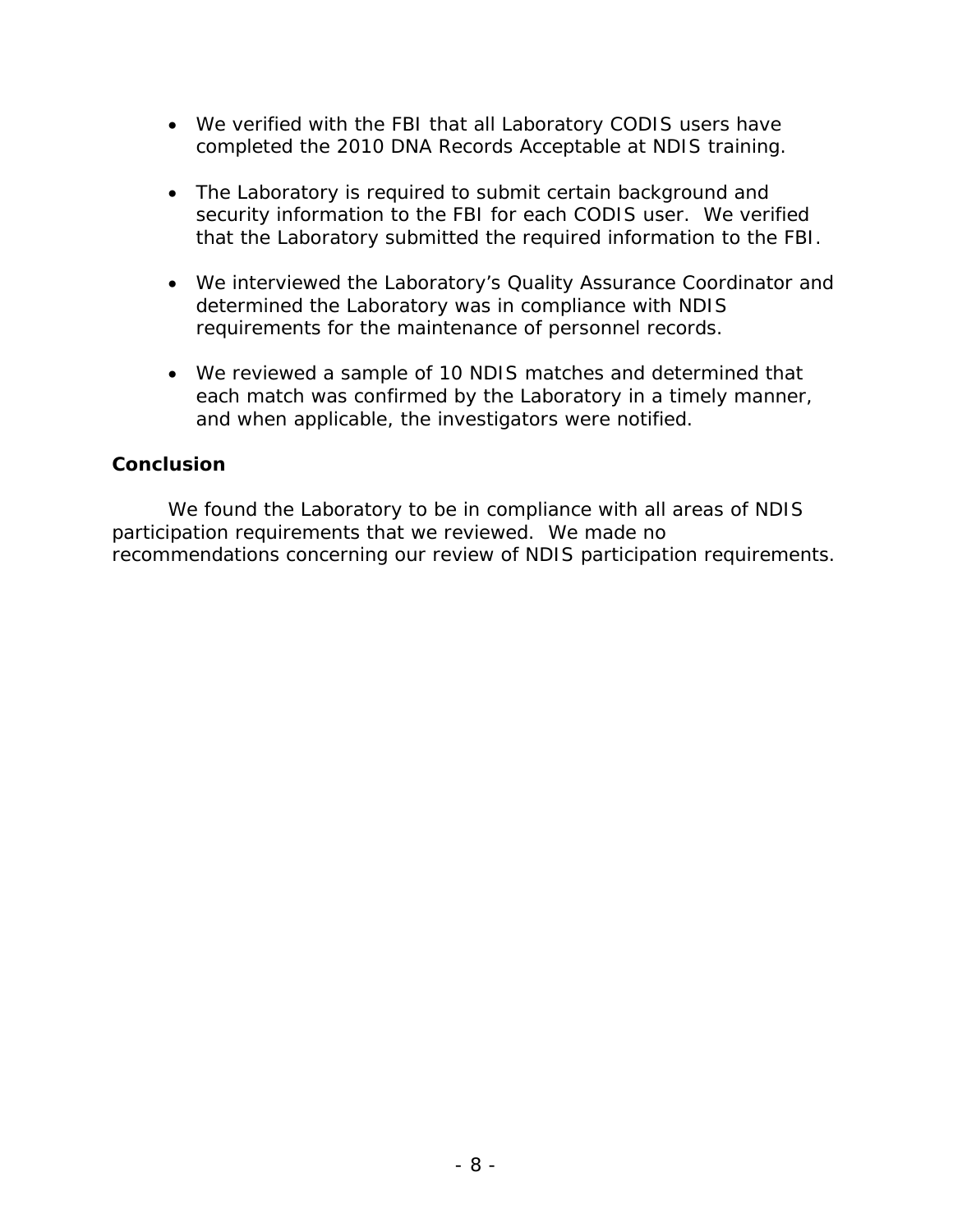#### <span id="page-13-0"></span>**II. Compliance with the Quality Assurance Standards**

The Laboratory complied with the Forensic Quality Assurance Standards we reviewed.

During our audit, we considered the Forensic Quality Assurance Standards  $(QAS)$  issued by the FBI. $<sup>9</sup>$  $<sup>9</sup>$  $<sup>9</sup>$  These standards describe the quality</sup> assurance requirements that the Laboratory must follow to ensure the quality and integrity of the data it produces. We also assessed the most recent QAS review that the laboratory underwent.<sup>10</sup> The QAS we reviewed are listed in Appendix II.

#### **Results of the OIG Audit**

We found that the Laboratory complied with the Forensic QAS tested. These results are described in more detail below.

- The Laboratory underwent a QAS review in each of the last 2 calendar years as required by the QAS for laboratory reviews. In May 2010, the Laboratory underwent a QAS review by internal reviewers. In March 2009, the laboratory underwent a QAS review by external reviewers.
- We reviewed the most recent QAS reports provided by the Laboratory's Quality Assurance Coordinator. The FBI's QAS Review Document was used to conduct both the internal and external reviews. We contacted the FBI and verified that at least one reviewer on the internal and external audit teams had successfully completed the FBI QAS Review training course. The reviewers reported two instances of non-compliance in the 2009 external report and three instances of non-compliance in the 2010 internal report. According to the 2009 external review report, the Laboratory failed to follow documented procedures that minimize loss contamination and/or deleterious change of evidence, and the

<span id="page-13-1"></span> <sup>9</sup> Forensic Quality Assurance Standards refers to the Quality Assurance Standards for Forensic DNA Testing Laboratories, effective July 1, 2009.

<span id="page-13-2"></span><sup>&</sup>lt;sup>10</sup> The QAS require that laboratories undergo annual audits. Every other year, the QAS requires that the audit be performed by an external agency that performs DNA identification analysis and is independent of the laboratory being reviewed. These audits are not required by the QAS to be performed in accordance with the *Government Auditing Standards* (GAS) and are not performed by the Department of Justice Office of the Inspector General. Therefore, we will refer to the QAS audits as reviews (either an internal laboratory review or an external laboratory review, as applicable) to avoid confusion with our audits that are conducted in accordance with GAS.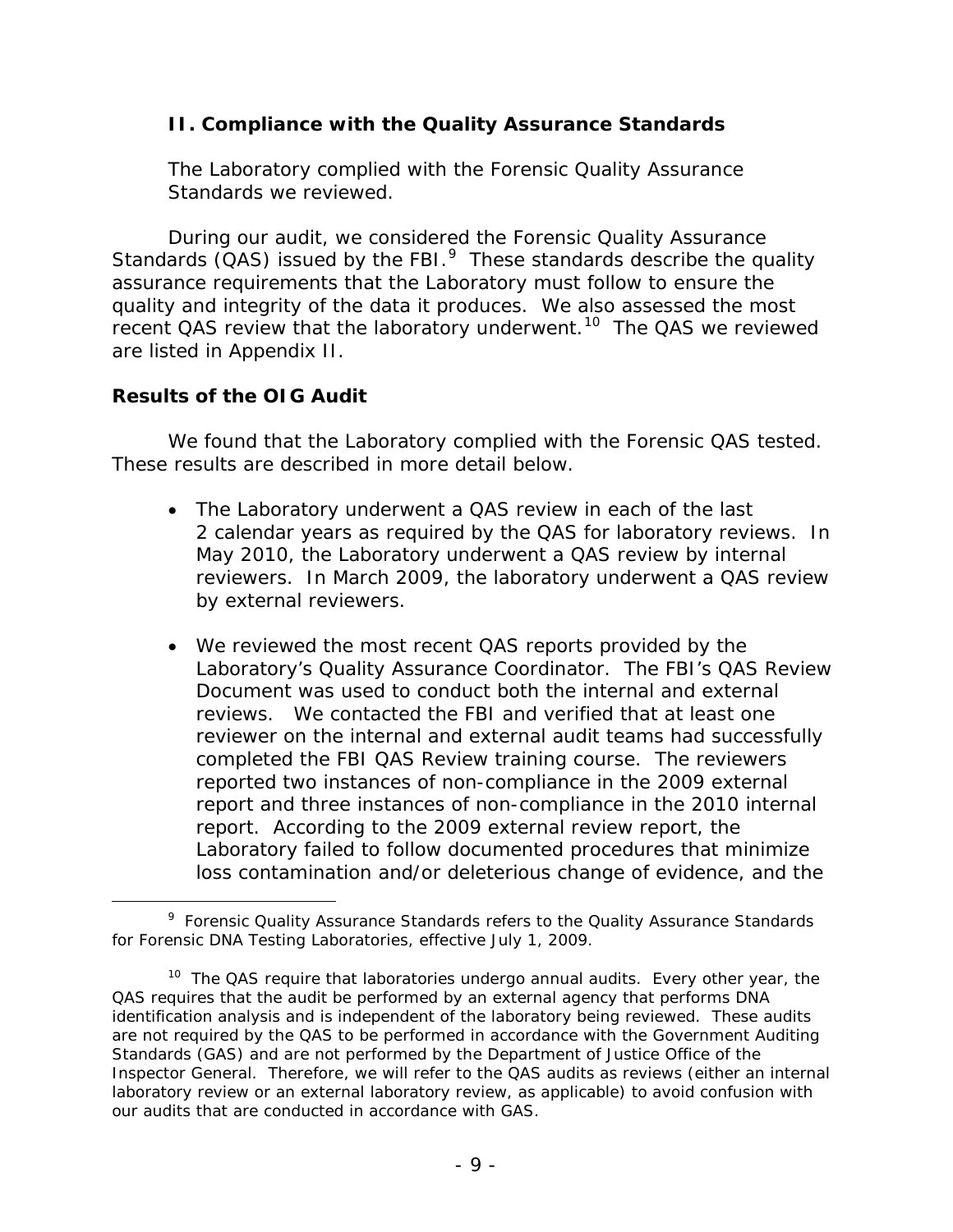Laboratory failed to follow written procedures for taking corrective action whenever proficiency testing discrepancies and/or casework errors were detected. According to the 2010 internal review report, the Laboratory failed to follow written procedures for cleaning and decontaminating facilities and equipment, failed to follow written analytical procedures approved by the technical leader, and failed to follow a documented program for conducting performance checks and calibrating equipment and instruments. We reviewed the corrective action taken by the Laboratory and determined that it established procedures as appropriate and adequately addressed the 2009 external and 2010 internal QAS reviewers' findings.

- The QAS require that the Laboratory submit external QAS review reports to the NDIS Custodian within 30 days of the Laboratory receiving them. The Laboratory's Quality Assurance Coordinator stated that the latest external review report was submitted to the NDIS Custodian within 30 days of the report's issuance. However, the Laboratory did not maintain documentation of when it received the report. We reviewed the latest external review reports dated April 2008 and March 2009 and contacted the NDIS Audit Review Panel to determine when the reports were received by the NDIS Custodian. We found that the two latest reports were received in November 2008 and July 2009, respectively. However, because the Laboratory did not have a record of when it received the reports, we were not able to verify compliance with the 30 day standard.
- During our audit, we reviewed the prior years' audit reports to ensure there were no repeat findings. We found that one finding in the 2010 internal review report was also a finding in the 2008 external report. We reviewed the corrective action taken to resolve this finding related to conducting performance checks and calibrating equipment and instruments and found that the Laboratory contested the finding in the 2008 external report. The Laboratory addressed this same finding in the 2010 internal report and took corrective action by specifying a standard set of check logs and responsibilities. Upon reviewing the corrective action taken by the Laboratory, we found that the Laboratory adequately addressed the external and internal QAS reviewers' findings.
- We asked the reviewer who conducted the most recent external QAS review to certify that she had no impairments to her independence. The QAS reviewer provided us with this certification.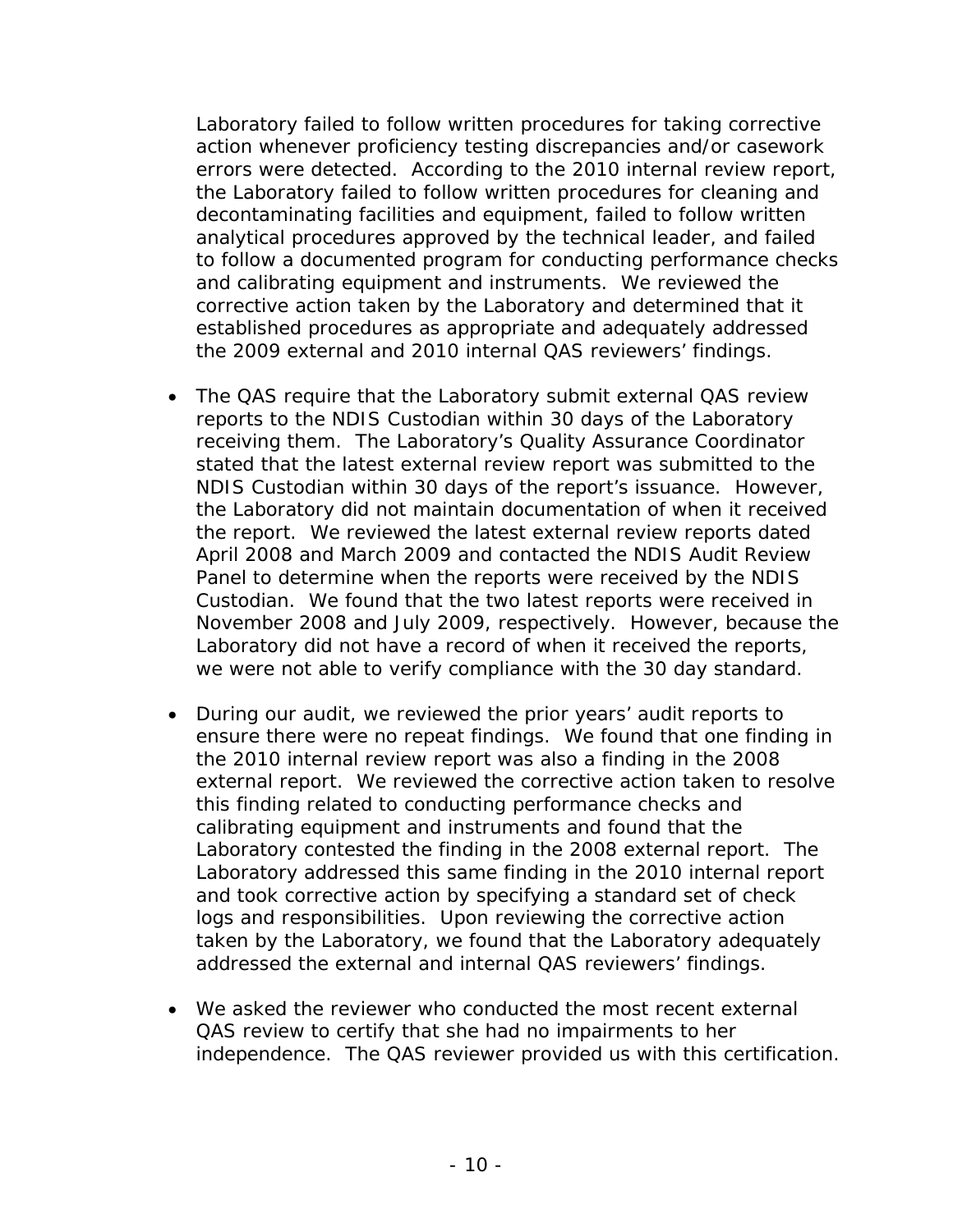- We toured the Laboratory building and interviewed the Backup CODIS Administrator, and we determined that the facility appeared to have adequate physical access controls in place.
- We interviewed the Backup CODIS Administrator and reviewed written policies to determine that the Laboratory appeared to have adequate procedures in place to ensure the integrity of physical evidence.
- We interviewed the Backup CODIS Administrator and reviewed policies and practices regarding the separation of known and unknown samples during the analysis process. We determined that the policies and procedures appeared to be adequate.
- We interviewed the Laboratory's Quality Assurance Coordinator and reviewed applicable procedures, and we determined that the Laboratory appeared to be in compliance with standards governing the retention of samples after analysis.
- We contacted Laboratory officials and found that although the Laboratory is not currently outsourcing the analysis of profiles, the Laboratory did outsource the analysis of profiles during the past 2 years. We obtained the contracted laboratory's latest QAS review and accreditation materials and found no instances of noncompliance.
- We interviewed the Laboratory's Quality Assurance Coordinator and determined that the Laboratory has procedures requiring review of 100 percent of outsourced work, including raw data and values of loci.
- We interviewed the Laboratory's Quality Assurance Coordinator and reviewed the Laboratory's site visit reports and confirmed that the Laboratory had performed annual site visits of a laboratory to which it outsourced the analysis of some DNA samples.

### **Conclusion**

We made no recommendations concerning our review of Quality Assurance Standards.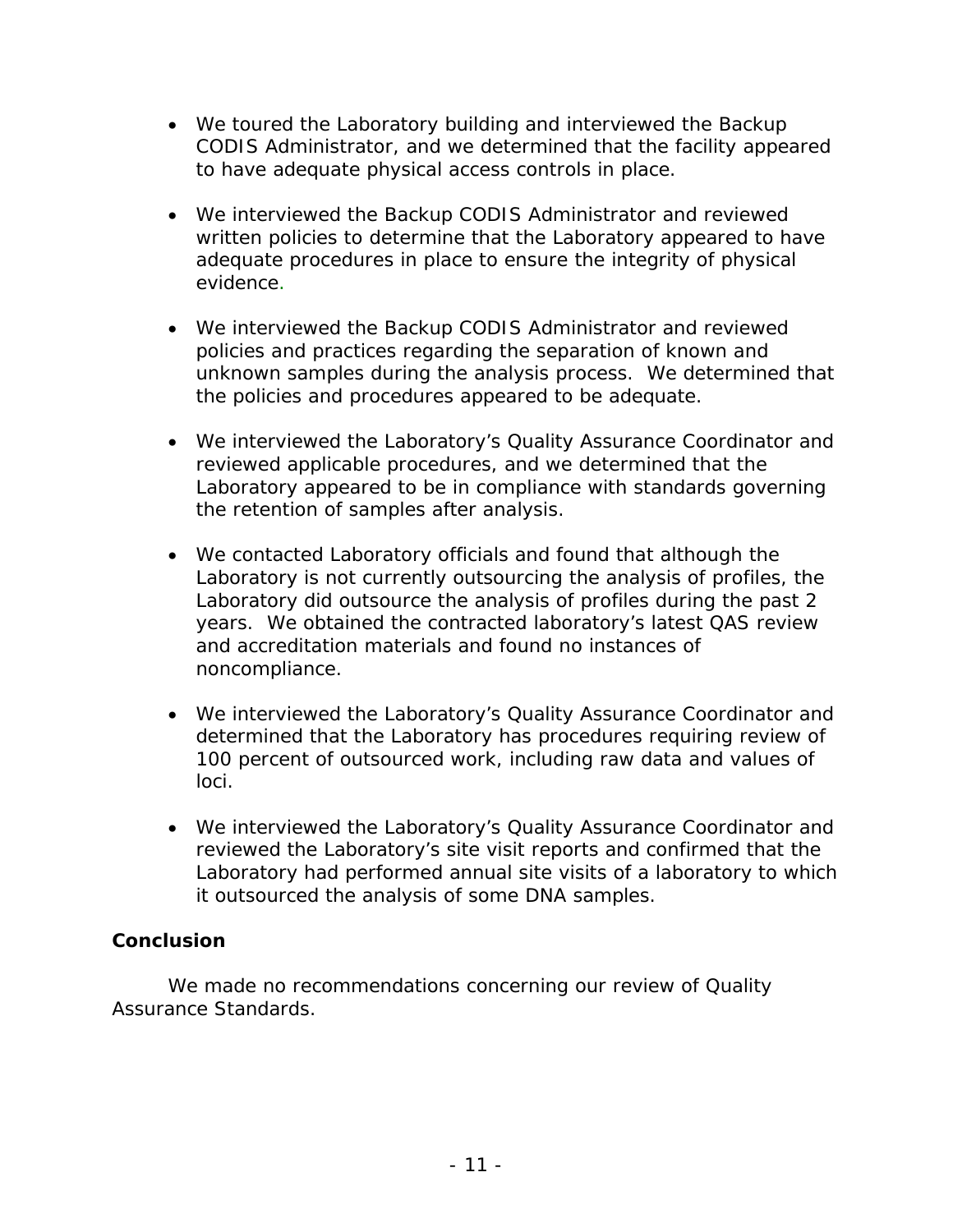#### <span id="page-16-0"></span>**III. Suitability of Forensic DNA Profiles in CODIS Databases**

Of the 100 forensic profiles we reviewed, 96 profiles were complete, accurate, and allowable for inclusion in NDIS. We identified four profiles that were not allowable for inclusion in NDIS. The profiles were either missing supporting information to sustain their allowability in NDIS, belonged to the victim, or could not be connected to the crime scene.

We reviewed a sample of the Laboratory's forensic DNA profiles to determine whether each profile was complete, accurate, and allowable for inclusion in NDIS. $11$  To test the completeness and accuracy of each profile, we established standards that require a profile include all the loci for which the analyst obtained results and that the values at each locus match those identified during analysis. Our standards are described in more detail in Appendix II of this report.

The NDIS operational procedures establish the DNA data acceptance standards by which laboratories must abide. These procedures prohibit a laboratory from uploading forensic profiles to NDIS that clearly match the DNA profile of the victim or another known person, unless the known person is a suspected perpetrator. The NDIS procedures we reviewed are listed in Appendix II of this report.

#### **Results of the OIG Audit**

We selected a random sample of 100 profiles out of the 4,510 forensic profiles the Laboratory had uploaded to NDIS as of September 22, 2010. Of the 100 forensic profiles sampled, we found 4 were unallowable for upload to NDIS. The remaining 96 profiles sampled were complete, accurate, and allowable for inclusion in NDIS. The specific exceptions we identified are explained in more detail below.

#### *OIG Sample Number CA-25*

<span id="page-16-1"></span> $\overline{a}$ 

The Laboratory was unable to provide information on Sample Number CA-25; thus we were unable to determine the allowability, completeness, and accuracy of this profile. According to the CODIS Administrator, Sample Number CA-25 was from a rape case from 1990. In prior years, the Laboratory's procedures for this type of crime required that

<sup>&</sup>lt;sup>11</sup> When a laboratory's universe of DNA profiles in NDIS exceeds 1,500, our sample is taken from SDIS rather than directly from NDIS. See Appendix I for further description of the sample selection.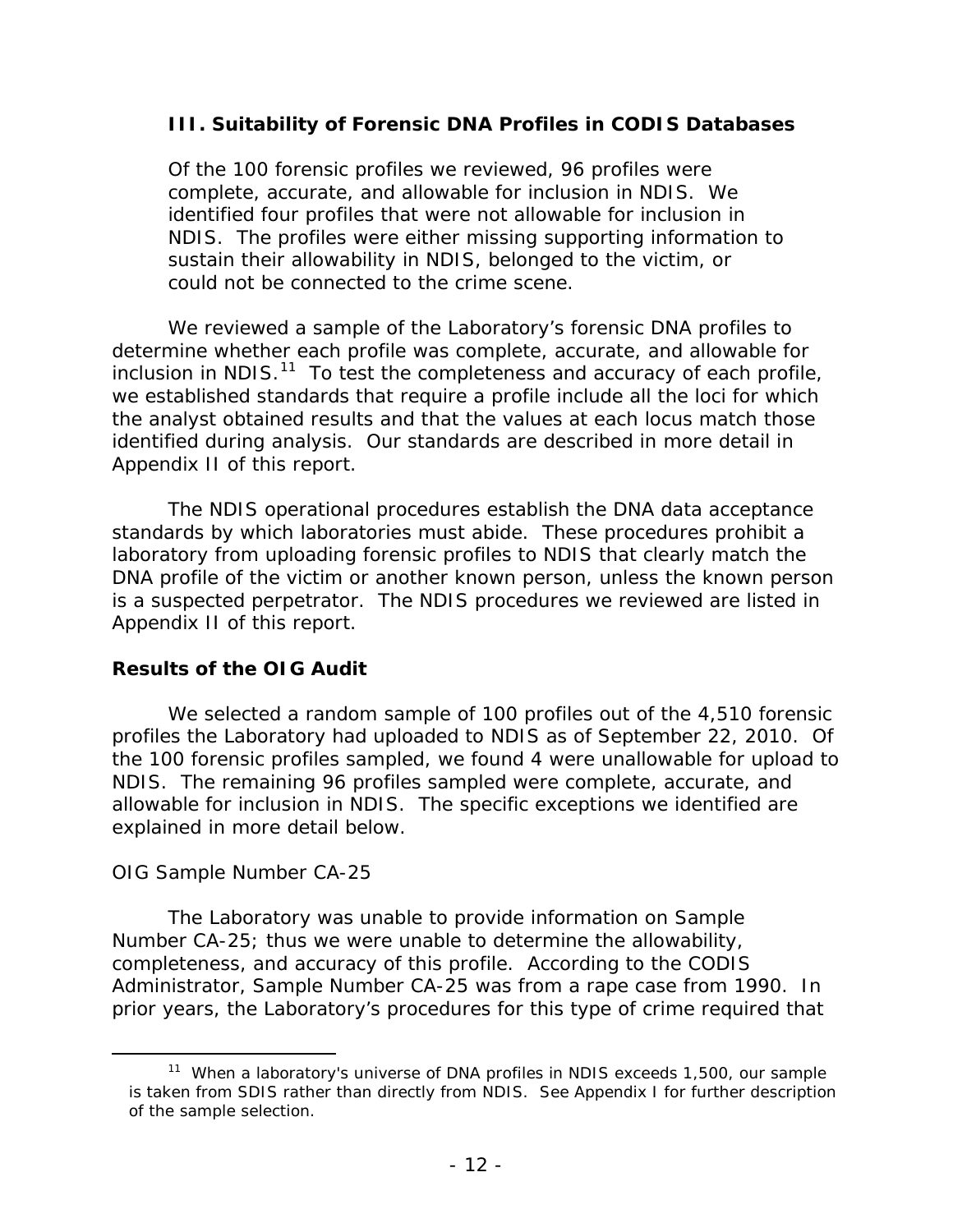the case be purged after 10 years in the system. All case notes and crimerelated information on the case were destroyed, and thus there is insufficient documentation to support the profile's inclusion in NDIS. The CODIS Administrator stated that in recent years the Laboratory implemented retention procedures to ensure case notes and related information for rape cases that are entered into CODIS are not destroyed. The Laboratory now marks the case file for all CODIS rape cases with a checkmark to ensure supporting documentation is not destroyed after the 10-year period. Once we informed the Laboratory of the issue related to sample CA-25, the Laboratory deleted the profile from CODIS.

#### *OIG Sample Number CA-62*

Sample Number CA-62 was taken from a pillow belonging to a victim. Information in the case file did not indicate that a crime had occurred and that an elimination standard was taken from the victim. We informed the Laboratory of this issue and the Laboratory deleted this profile from CODIS.

### *OIG Sample Number CA-71*

According to the accompanying police report, sample Number CA-71 was taken from money "circulating" at a store near a crime scene. The police report also indicated that the suspect may have brought the money into the store. Although the specimen did not come from a crime scene, it was entered into CODIS. We informed the Laboratory of this issue, and the Laboratory deleted this profile from CODIS.

### *OIG Sample Number CA-93*

According to case file information, sample CA-93 was taken from the "clothing of a suspect." The information in the case file did not indicate that the specimen was collected from a crime scene. The profile had been technically reviewed for accuracy and was otherwise complete. However, it should not have been uploaded because there was not sufficient information to indicate that the specimen came from the crime scene. We informed the Laboratory of this issue, and the Laboratory deleted this profile from CODIS.

### **Conclusion**

Out of the 100 profiles we reviewed four were unallowable for inclusion in NDIS. The remaining profiles were complete, accurate, and allowable for inclusion in NDIS. All four of the unallowable profiles in our sample were processed by the Laboratory prior to December 2003. The Backup CODIS Administrator explained that early on when NDIS was a new tool, the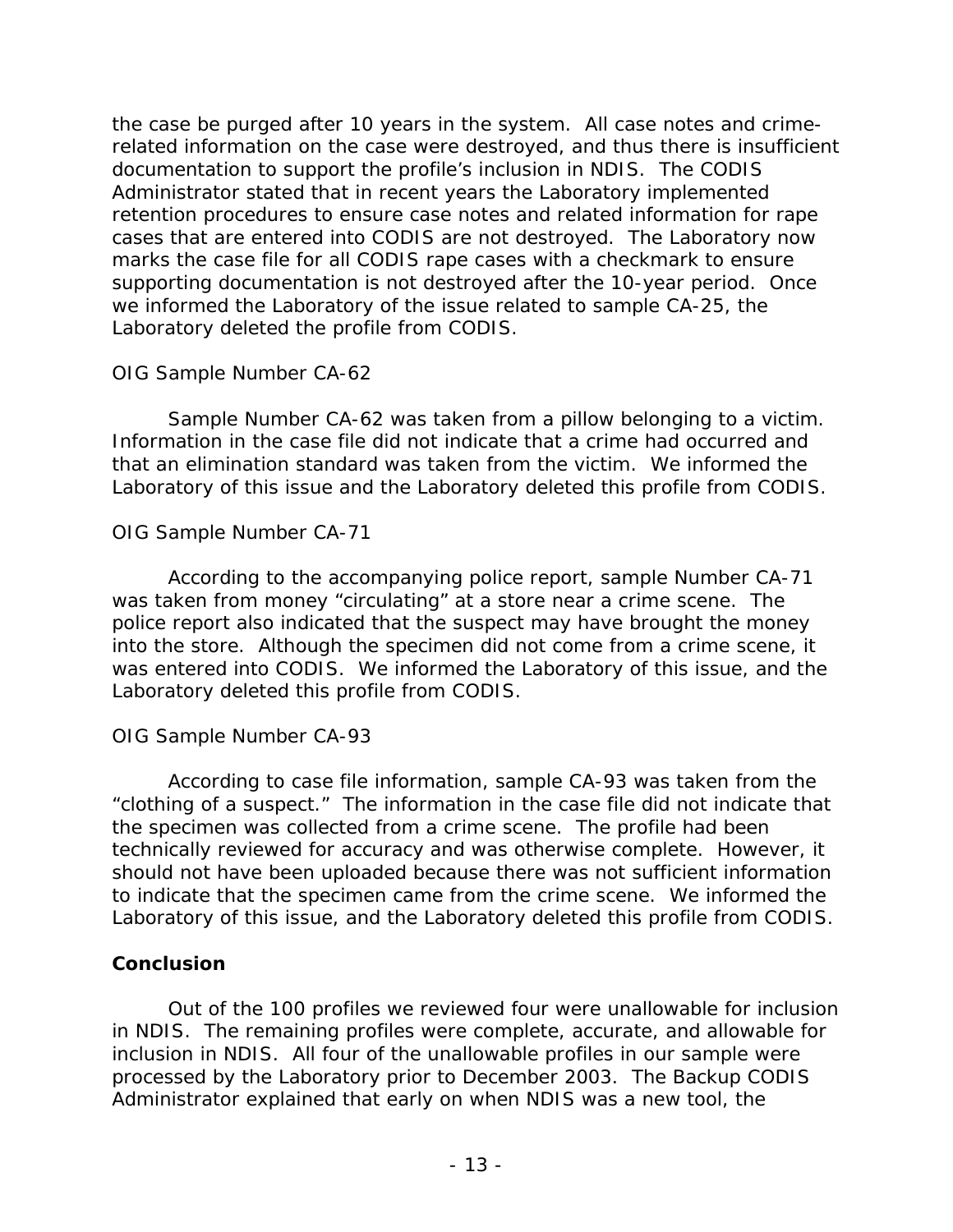Laboratory uploaded nearly everything into the system. It appears that the Laboratory has revised its procedures to ensure only allowable profiles are entered into CODIS. We made no recommendations concerning our review of Forensic DNA profiles.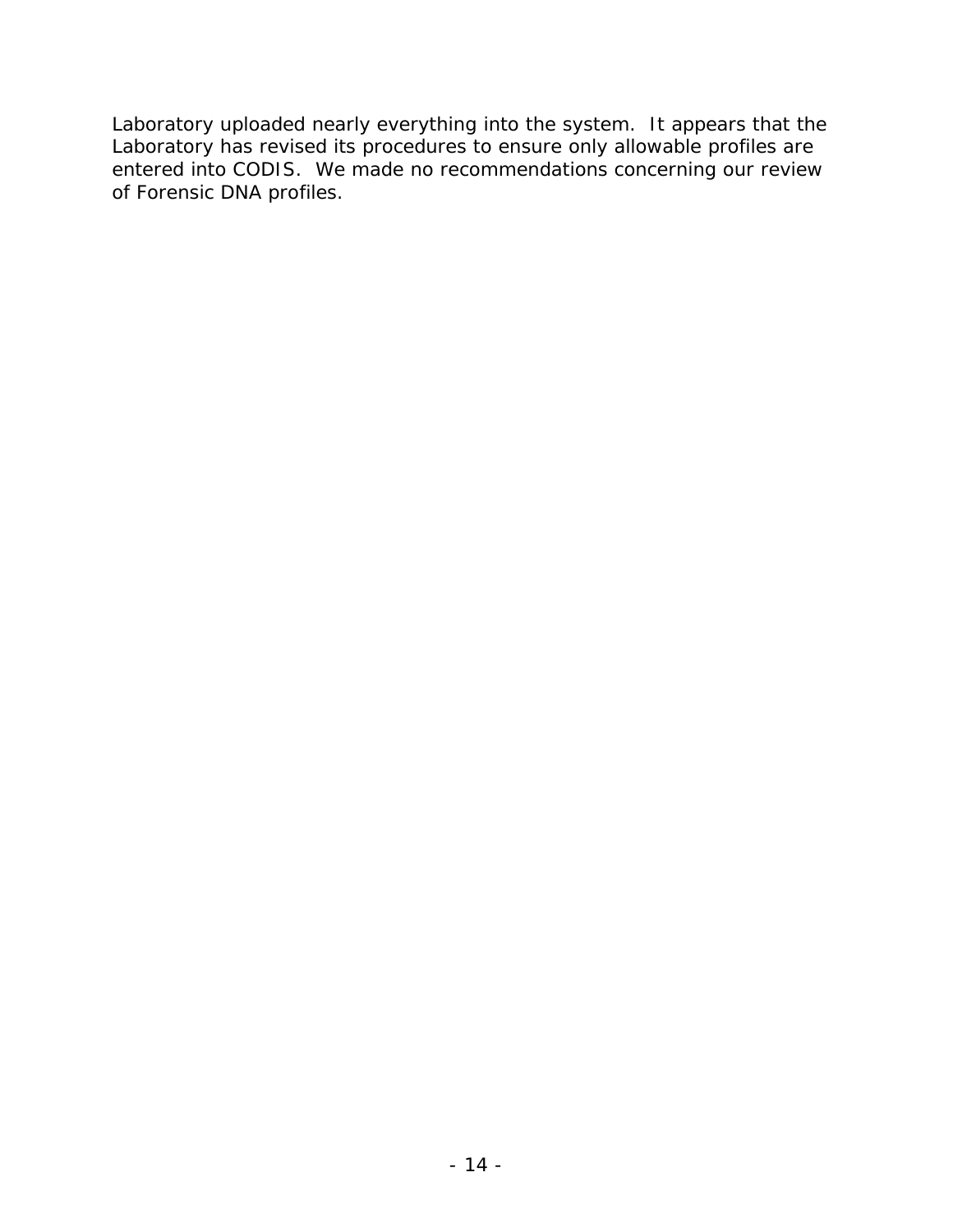## **OBJECTIVES, SCOPE, AND METHODOLOGY**

<span id="page-19-0"></span>We conducted this performance audit in accordance with generally accepted government auditing standards. Those standards require that we plan and perform the audit to obtain sufficient, appropriate evidence to provide a reasonable basis for our findings and conclusions based on our audit objectives. We believe that the evidence obtained provides a reasonable basis for our findings and conclusions based on our audit objectives.

Our audit generally covered the period from November 2008 through October 2010. The objectives of the audit were to determine if the: (1) Laboratory was in compliance with the NDIS participation requirements; (2) Laboratory was in compliance with the Quality Assurance Standards (QAS) issued by the FBI; and (3) Laboratory's forensic DNA profiles in CODIS databases were complete, accurate, and allowable for inclusion in NDIS. To accomplish the objectives of the audit, we:

• Examined internal and external Laboratory review reports and supporting documentation for corrective action taken, if any, to determine: (a) if the Laboratory complied with the QAS, (b) whether repeat findings were identified, and (c) whether recommendations were adequately resolved.<sup>[12](#page-19-1)</sup>

In accordance with the QAS, the internal and external laboratory review procedures are to address, at a minimum, a laboratory's quality assurance program, organization and management, personnel qualifications, facilities, evidence control, validation of methods and procedures, analytical procedures, calibration and maintenance of instruments and equipment, proficiency testing of analysts, corrective action for discrepancies and errors, review of case files, reports, safety, and previous audits. The QAS require that internal and external reviews be performed by personnel who have successfully completed the FBI's training course for conducting such reviews.

<span id="page-19-1"></span> $12$  The QAS require that laboratories undergo annual audits. Every other year, the QAS requires that the audit be performed by an external agency that performs DNA identification analysis and is independent of the laboratory being reviewed. These audits are not required by the QAS to be performed in accordance with the *Government Auditing Standards* (GAS) and are not performed by the Department of Justice Office of the Inspector General. Therefore, we will refer to the QAS audits as reviews (either an internal laboratory review or an external laboratory review, as applicable) to avoid confusion with our audits that are conducted in accordance with GAS.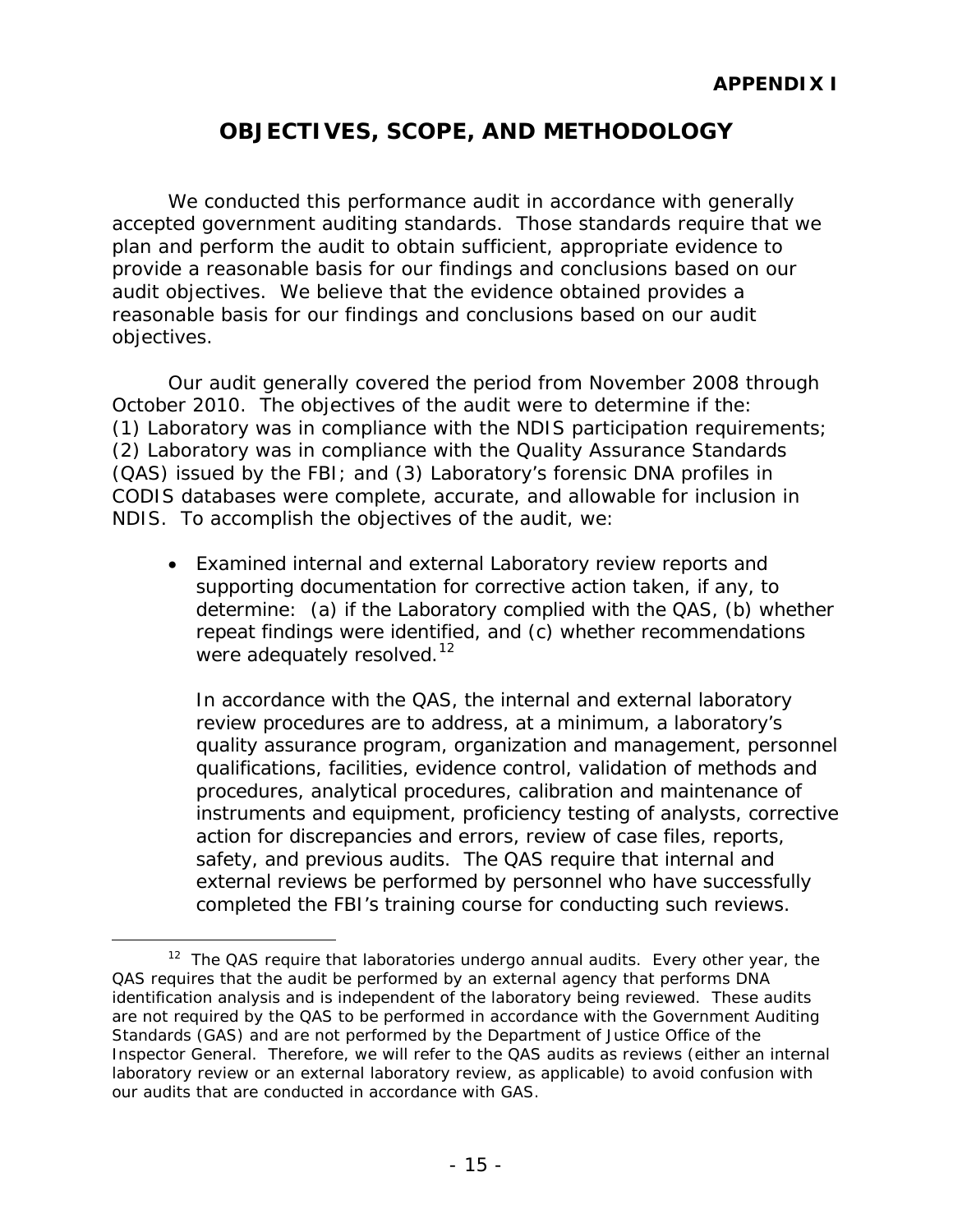As permitted by GAS 7.42 (2007 revision), we generally relied on the results of the Laboratory's external laboratory reviews to determine if the Laboratory complied with the  $QAS$ <sup>13</sup> In order to rely on the work of non-auditors, GAS requires that we perform procedures to obtain sufficient evidence that the work can be relied upon. Therefore, we: (1) obtained evidence concerning the qualifications and independence of the individuals who conducted the review and (2) determined that the scope, quality, and timing of the audit work performed was adequate for reliance in the context of the current audit objectives by reviewing the evaluation procedure guide and resultant findings to understand the methods and significant assumptions used by the individuals conducting the reviews. Based on this work, we determined that we could rely on the results of the Laboratory's external laboratory review.

- Interviewed Laboratory officials to identify management controls, Laboratory operational policies and procedures, Laboratory certifications or accreditations, and analytical information related to DNA profiles.
- Toured the Laboratory to observe facility security measures as well as the procedures and controls related to the receipt, processing, analyzing, and storage of forensic evidence and convicted offender DNA samples.
- Reviewed the Laboratory's written policies and procedures related to conducting internal reviews, resolving review findings, expunging DNA profiles from NDIS, and resolving matches among DNA profiles in NDIS.
- Reviewed supporting documentation for 10 of 861 NDIS matches to determine whether they were resolved in a timely manner. The Laboratory provided the universe of 861 NDIS matches as of October 7, 2010. The sample was judgmentally selected to include both case-to-case and case-to-offender matches. This non-statistical sample does not allow projection of the test results to all matches.

<span id="page-20-0"></span><sup>&</sup>lt;sup>13</sup> We also considered the results of the Laboratory's internal laboratory review, but could not rely on it because it was not performed by personnel independent of the Laboratory. Further, as noted in Appendix II, we performed audit testing to verify Laboratory compliance with specific Quality Assurance Standards that have a substantial effect on the integrity of the DNA profiles uploaded to NDIS.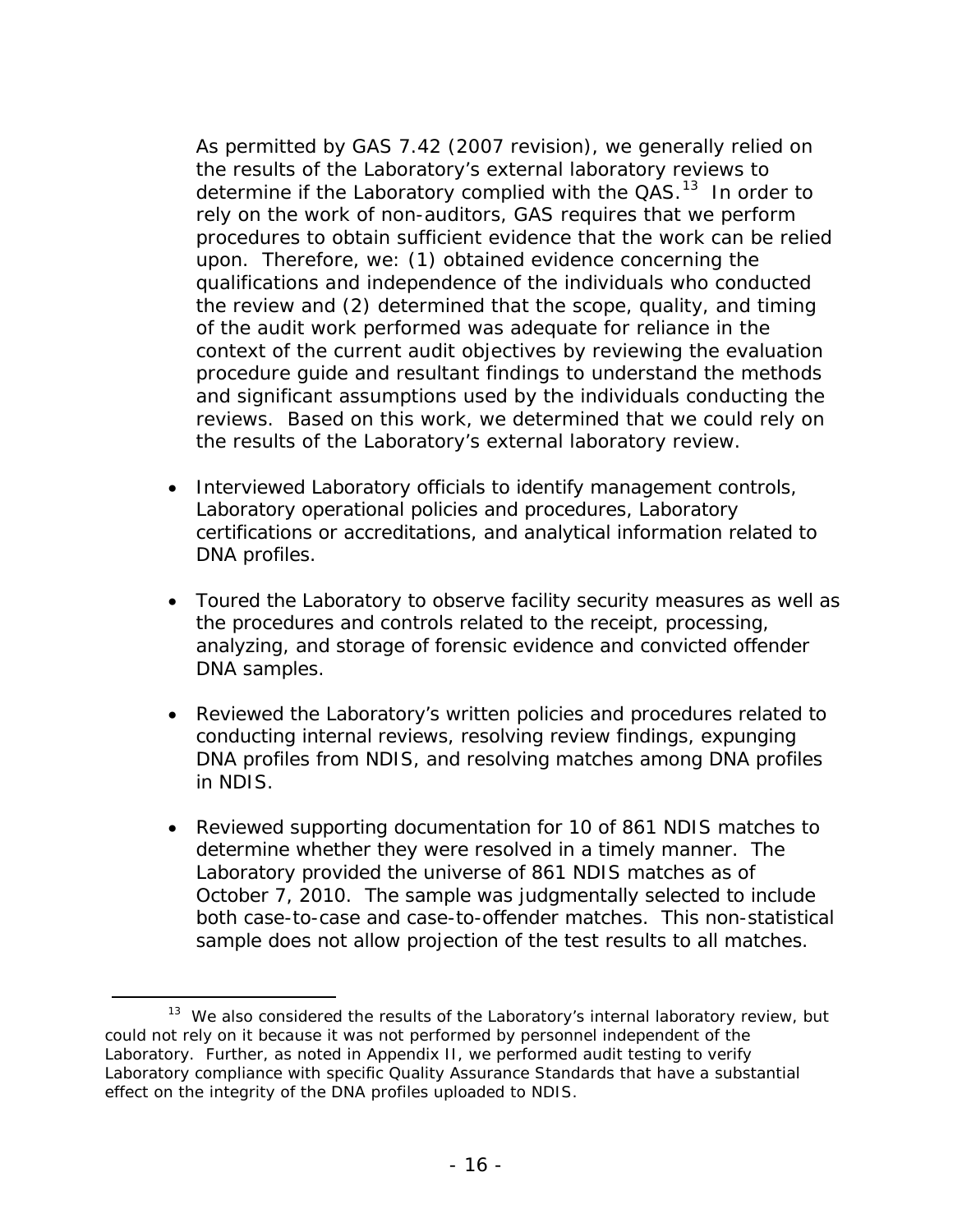- Reviewed supporting documentation to determine whether the Laboratory provided adequate vendor oversight.
- Reviewed the case files for selected forensic DNA profiles to determine if the profiles were developed in accordance with the Forensic QAS and were complete, accurate, and allowable for inclusion in NDIS.

We were unable to obtain the forensic profile information directly from NDIS because of the large number of profiles involved and because FBI management controls at the NDIS level prohibit the dissemination of information in an electronic format. Therefore, working in conjunction with the contractor used by the FBI to maintain NDIS and the CODIS software, the Laboratory provided us with an electronic file identifying the 4,510 STR forensic profiles the Laboratory had uploaded to NDIS as of September 22, 2010. We verified that the total number of the Laboratory's profiles per the NDIS Custodian agreed with the number of profiles we received from the Laboratory. Because the total numbers agreed, we considered this universe of profiles to be representative of the Laboratory's profiles contained in NDIS. We limited our review to a sample of 100 profiles. This sample size was determined judgmentally because preliminary audit work determined that risk was not unacceptably high.

• Using the judgmentally determined sample size, we randomly selected a representative sample of labels associated with specific profiles in our universe to reduce the effect of any patterns in the list of profiles provided to us. However, because the sample size was judgmentally determined, the results obtained from testing this limited sample of profiles may not be projected to the universe of profiles from which the sample was selected.

The objectives of our audit concerned the Laboratory's compliance with required standards and the related internal controls. Accordingly, we did not attach a separate statement on compliance with laws and regulations or a statement on internal controls to this report. See Appendix II for detailed information on our audit criteria.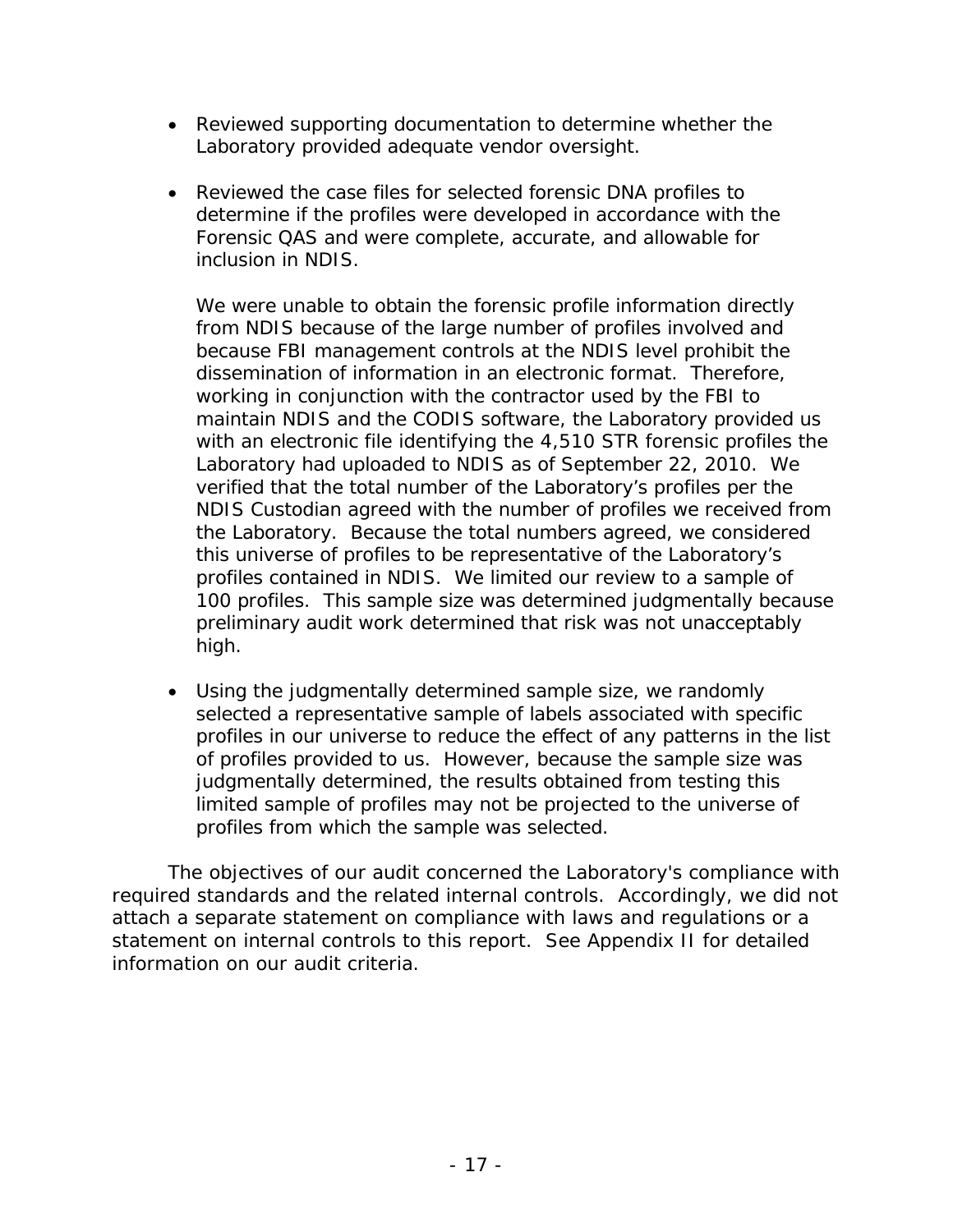## **AUDIT CRITERIA**

<span id="page-22-0"></span>In conducting our audit, we considered the NDIS participation requirements and the Quality Assurance Standards (QAS). However, we did not test for compliance with elements that were not applicable to the Laboratory. In addition, we established standards to test the completeness and accuracy of DNA profiles as well as the timely notification of DNA profile matches to law enforcement.

#### <span id="page-22-1"></span>**NDIS Participation Requirements**

The NDIS participation requirements, which consist of the Memorandum of Understanding (MOU) and the NDIS operational procedures, establish the responsibilities and obligations of laboratories that participate in NDIS. The MOU requires that NDIS participants comply with federal legislation and the QAS, as well as NDIS-specific requirements accompanying the MOU in the form of appendices. We focused our audit on specific sections of the following NDIS operational procedures.

- DNA Data Acceptance Standards
- DNA Data Accepted at NDIS
- QAS Audits
- NDIS DNA Auto searches
- Confirm an Interstate Candidate Match
- General Responsibilities
- Initiate and Maintain a Laboratory's Participation in NDIS
- Security Requirements
- CODIS Users
- CODIS Administrator Responsibilities
- Access to, and Disclosure of, DNA Records and Samples
- Upload of DNA Records
- Expunge a DNA Record

#### <span id="page-22-2"></span>**Quality Assurance Standards**

The FBI issued two sets of Quality Assurance Standards QAS: QAS for Forensic DNA Testing Laboratories, effective July 1, 2009 (Forensic QAS); and QAS for DNA Databasing Laboratories, effective July 1, 2009 (Offender QAS). The Forensic QAS and the Offender QAS describe the quality assurance requirements that the Laboratory should follow to ensure the quality and integrity of the data it produces.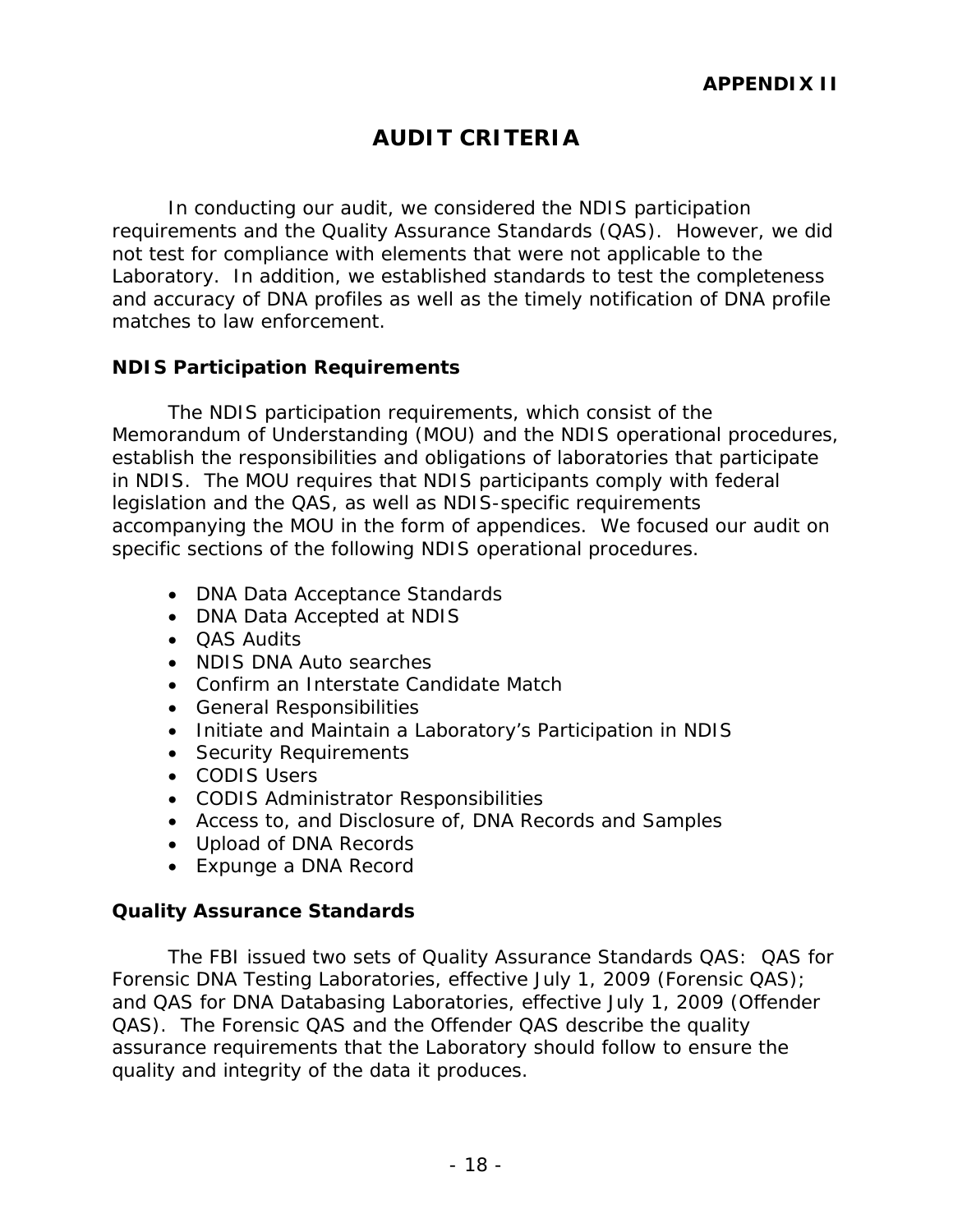For our audit, we generally relied on the reported results of the Laboratory's most recent annual external review to determine if the Laboratory was in compliance with the QAS. Additionally, we performed audit work to verify that the Laboratory was in compliance with the QAS listed below because they have a substantial effect on the integrity of the DNA profiles uploaded to NDIS.

- Facilities (Forensic QAS and Offender QAS 6.1): The laboratory shall have a facility that is designed to ensure the integrity of the analyses and the evidence.
- Evidence Control (Forensic QAS 7.1): The laboratory shall have and follow a documented evidence control system to ensure the integrity of physical evidence. Where possible, the laboratory shall retain or return a portion of the evidence sample or extract.
- Sample Control (Offender QAS 7.1): The laboratory shall have and follow a documented sample inventory control system to ensure the integrity of database and known samples.
- Analytical Procedures (Forensic QAS and Offender QAS 9.5): The laboratory shall monitor the analytical procedures using [appropriate] controls and standards.
- Review (Forensic QAS 12.1): The laboratory shall conduct administrative and technical reviews of all case files and reports to ensure conclusions and supporting data are reasonable and within the constraints of scientific knowledge.

(Offender QAS Standard 12.1): The laboratory shall have and follow written procedures for reviewing DNA records and DNA database information, including the resolution of database matches.

• Reviews (Forensic QAS and Offender QAS 15.1 and 15.2): The laboratory shall be audited annually in accordance with the QAS. The annual audits shall occur every calendar year and shall be at least 6 months and no more than 18 months apart.

At least once every 2 years, an external audit shall be conducted by an audit team comprised of qualified auditors from a second agency(ies) and having at least one team member who is or has been previously qualified in the laboratory's current DNA technologies and platform.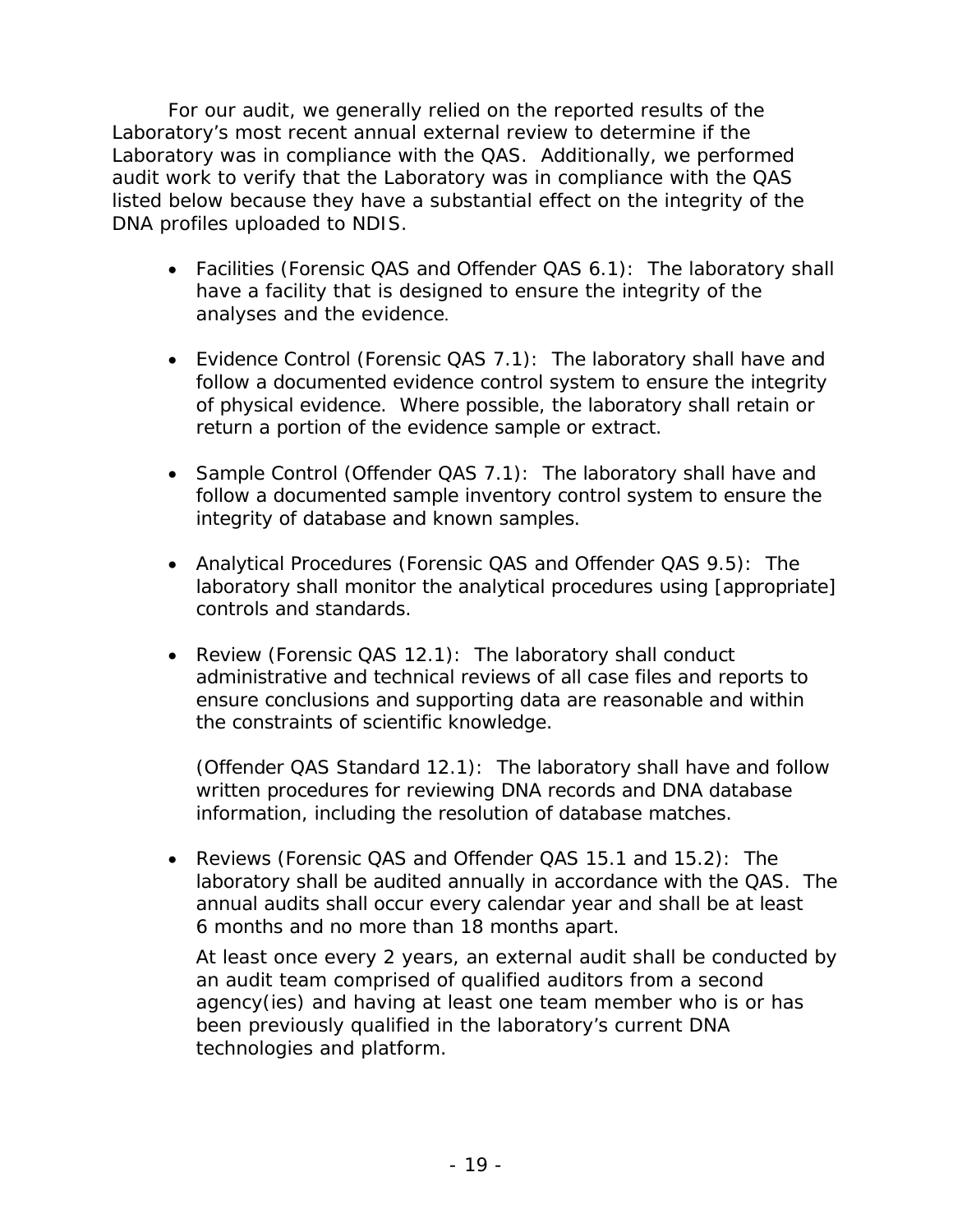• Outsourcing (Forensic QAS and Offender QAS Standard 17.1): A vendor laboratory performing forensic and database DNA analysis shall comply with these Standards and the accreditation requirements of federal law.

Forensic QAS 17.4: An NDIS participating laboratory shall have and follow a procedure to verify the integrity of the DNA data received through the performance of the technical review of DNA data from a vendor laboratory.

Offender QAS Standard 17.4: An NDIS participating laboratory shall have, follow, and document appropriate quality assurance procedures to verify the integrity of the data received from the vendor laboratory.

#### <span id="page-24-0"></span>**Office of the Inspector General Standards**

We established standards to test the completeness and accuracy of DNA profiles as well as the timely notification of law enforcement when DNA profile matches occur in NDIS. Our standards are listed below.

- Completeness of DNA Profiles: A profile must include each value returned at each locus for which the analyst obtained results. Our rationale for this standard is that the probability of a false match among DNA profiles is reduced as the number of loci included in a profile increases. A false match would require the unnecessary use of laboratory resources to refute the match.
- Accuracy of DNA Profiles: The values at each locus of a profile must match those identified during analysis. Our rationale for this standard is that inaccurate profiles may: (1) preclude DNA profiles from being matched and, therefore, the potential to link convicted offenders to a crime or to link previously unrelated crimes to each other may be lost; or (2) result in a false match that would require the unnecessary use of laboratory resources to refute the match.
- Timely Notification of Law Enforcement When DNA Profile Matches Occur in NDIS: Laboratories should notify law enforcement personnel of NDIS matches within 2 weeks of the match confirmation date, unless there are extenuating circumstances. Our rationale for this standard is that untimely notification of law enforcement personnel may result in the suspected perpetrator committing additional, and possibly more egregious, crimes if the individual is not deceased or already incarcerated for the commission of other crimes.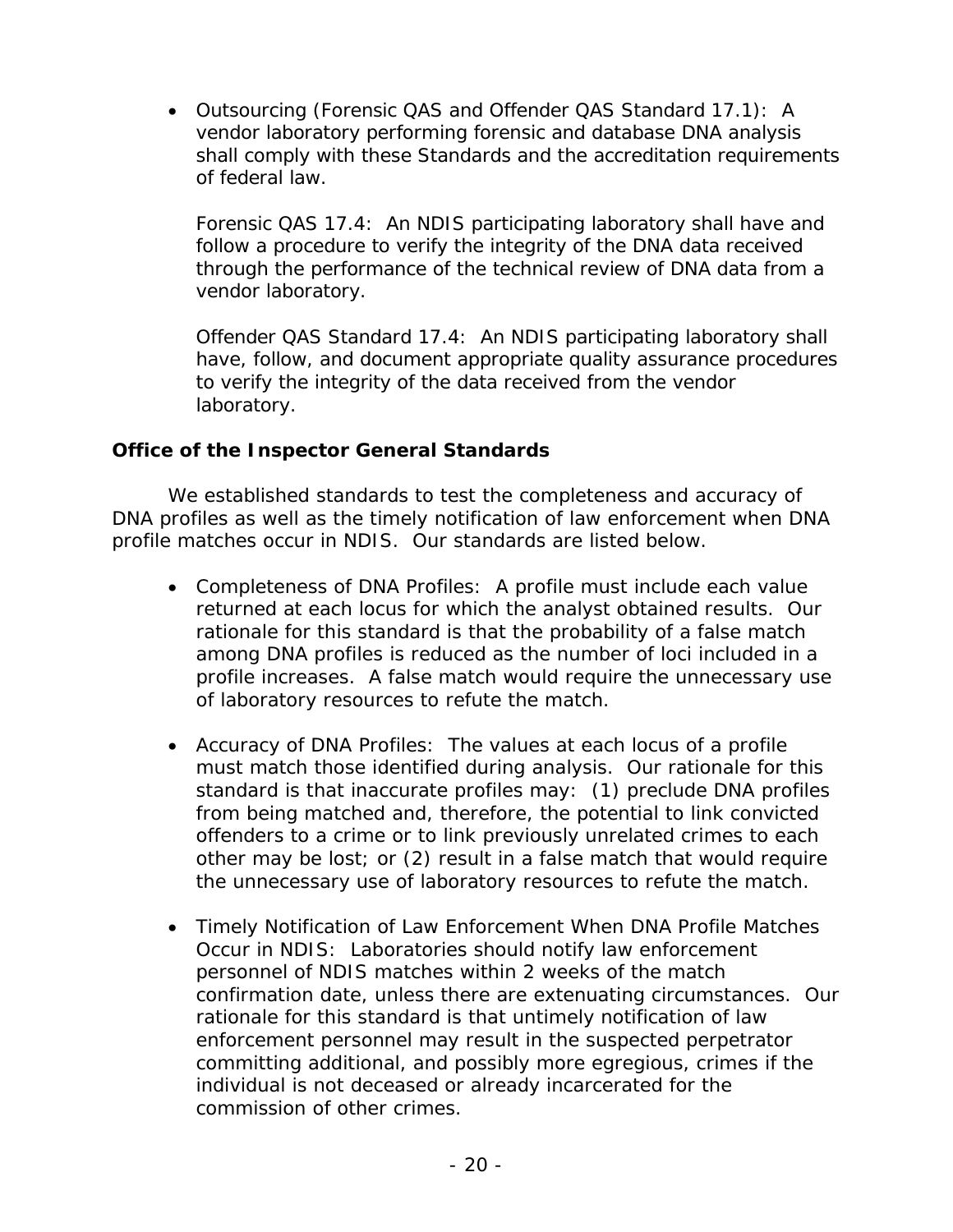## **AUDITEE RESPONSE**

We provided a copy of the draft report to the Ohio Bureau of Criminal Identification and Investigation. However, during the exit conference, Laboratory officials indicated that they would not be providing a response to the report.